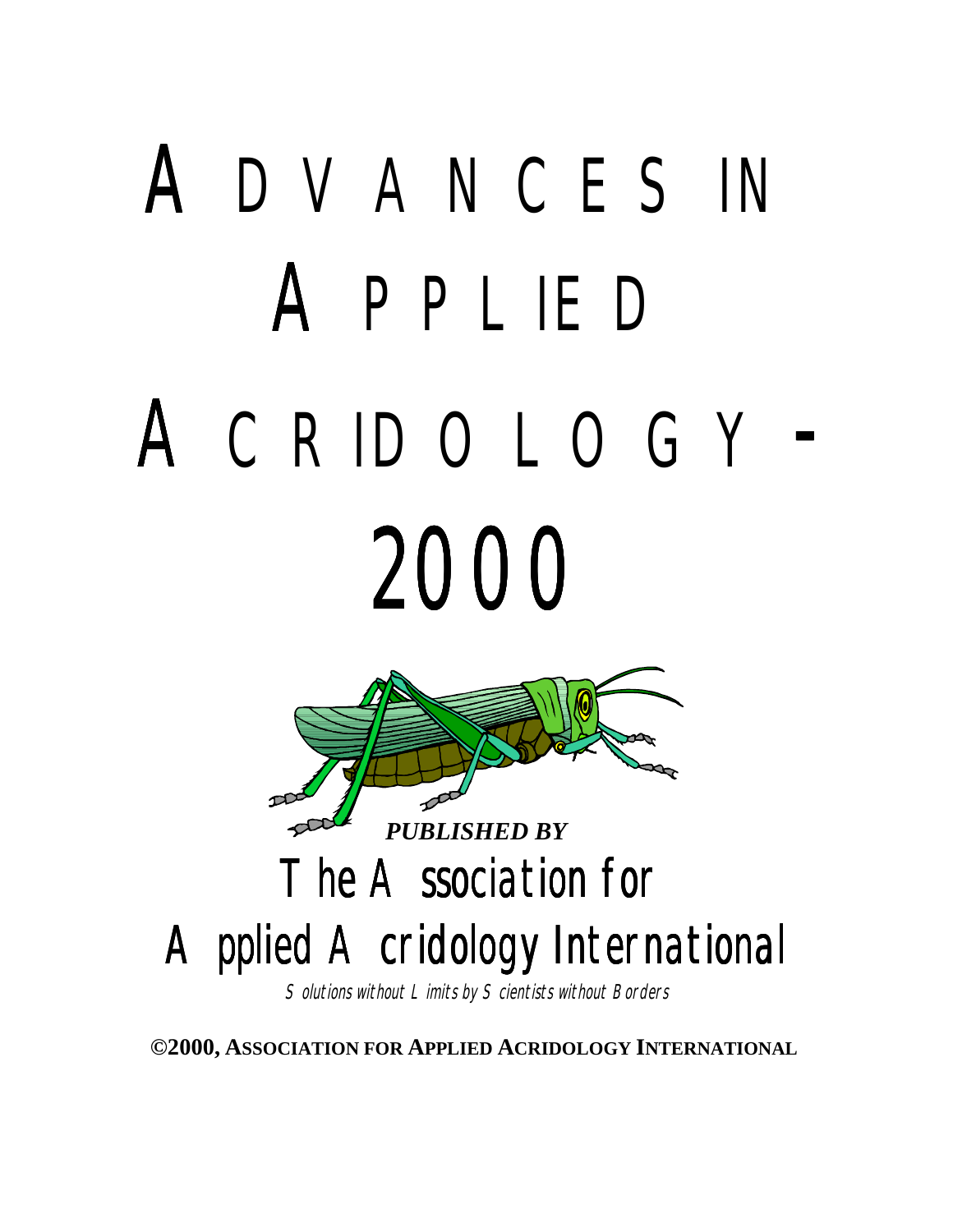# **PREFACE**

As pest management techniques, perspectives, and products have become increasingly sophisticated in the last 20 years, our capacity to adapt and transfer the methods and knowledge has declined. Formerly effective programs have dramatically diminished their roles in assisting afflicted regions. While the ability for any single nation to sustain a critical mass of expertise in acridid (grasshopper and locust) pest management has diminished, the quality of geographically dispersed experience and knowledge is extremely high. The *Association for Applied Acridology International* has brought together the world's leading practitioners in this field to develop and provide unbiased analyses along with culturally, technologically, economically, and environmentally appropriate methods for managing locust and grasshopper outbreaks. The *Association* is the first and only humanitarian-based, NGO of entomologists in the world, providing expert advice, training, and applied research to people and nations in need. The demonstrable capacity of grasshopper and locust outbreaks to reduce the standard of living, displace human populations, induce famine, and erode environmental quality demands the highest level of practical expertise and experience in order to rapidly build the capacity of agricultural communities to implement safe and effective prevention and control programs. The *Association* consists of 26 Associates from 19 nations, representing more than 300 years of collective experience and 14 Institutional Partners comprising the world's best organizations dedicated to the study and management of acridids.

It is my distinct pleasure to have facilitated the production of the first issue of *Advances in Applied Acridology*, and it is my fervent hope that this report on the state of the art will become an annual publication. The purpose of this report is to clearly and concisely summarize the major developments in applied acridology within the last year for the scientific and management communities. As such, the report is organized into sections that are intended to provide a clear context for the reader to access the information. I would hasten to note that each author was limited to a single page of text in an effort to keep the report as "tight" and information-rich as possible. As such, the reader may find that an article of particular interest has rather less detail than desired. And this is precisely why we have provided the email address of each author; I invite you to directly contact the authors for further information on matters of compelling interest.

The editing of this issue consisted of generating a consistent presentation of the information, spelling, grammatical corrections, formatting, and organization. However, in no case was the editing intended to alter the meaning of the text, nor was there any attempt to "standardize" the information or generate consensus. As such, the reader may find instances in which reports make claims that are not in agreement – and such is the nature of the *Association for Applied Acridology International*. We do not constrain our Associates to a particular "party line". They are the finest scientists and managers in the world of grasshopper and locust bionomics, and we allow them complete intellectual freedom and professional autonomy to assess situations in the most rigorous and objective manner possible. As such, complex events and technologies may be perceived differently by our various Associates, and the opinions and judgements of this publication are those of the authors.

Finally, if you have any suggestions for how we might make the next issue of *Advances in Applied Acridology* more useful, informative, or relevant, please do not hesitate to contact me by phone (1-307- 766-4260), fax (1-307-766-5025), or email (lockwood@uwyo.edu).

Jeffrey A. Lockwood Director, *Association for Applied Acridology International* 1 March 2000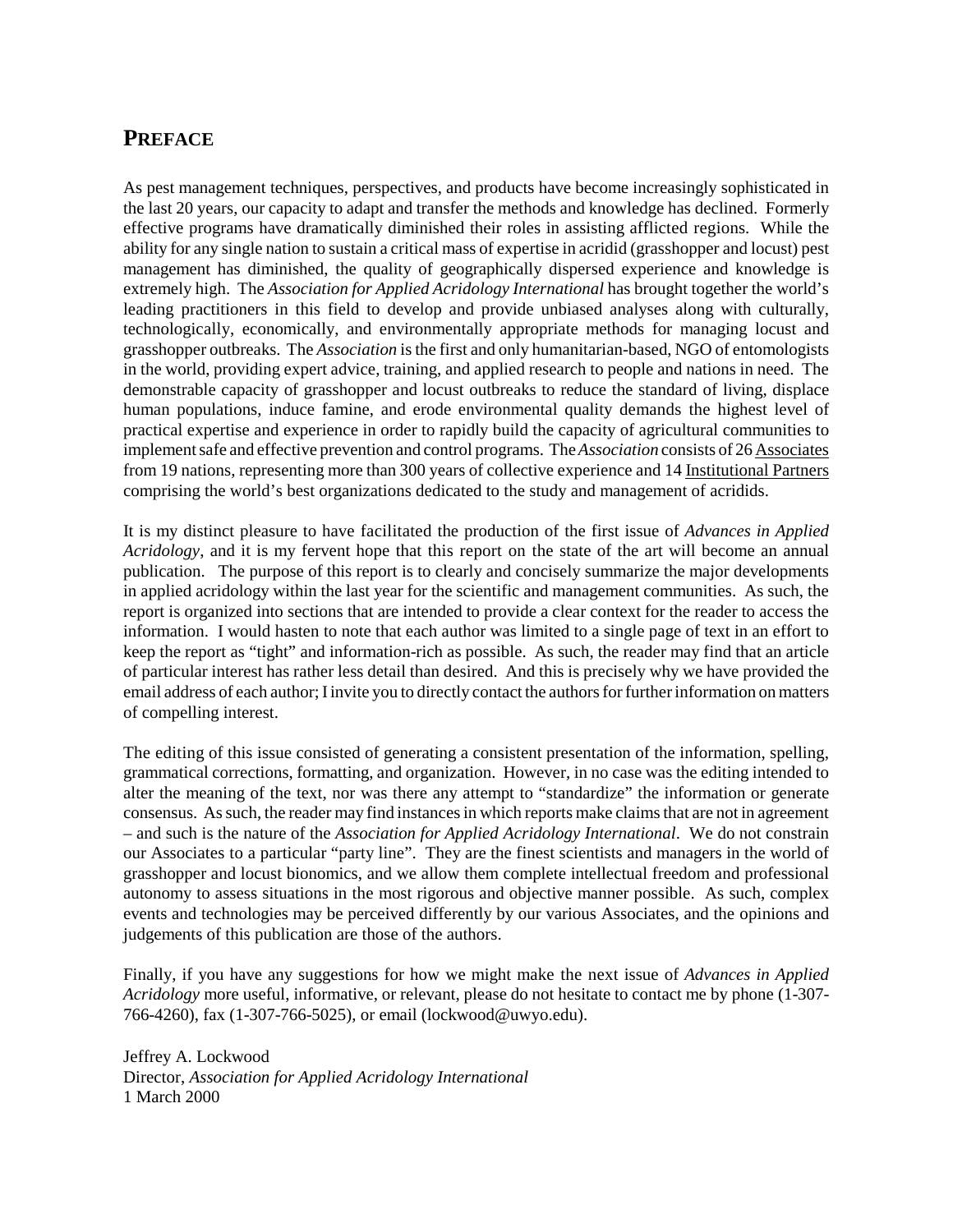# **TABLE OF CONTENTS**

| New Aerial Survey Strategy Finds Locust Swarms in the Punishing Terrain of Madagascar 1  |
|------------------------------------------------------------------------------------------|
| Brown Locust Survey System in Southern Africa Remains Vigilant During Recession  1       |
|                                                                                          |
|                                                                                          |
| Technological Refinements of Locust Survey Improve Forecasting in Australia 2            |
|                                                                                          |
| New Approaches Allow Fast, Accurate, and Cost-Effective Grasshopper Surveys in the US 3  |
| Computerized Decision-Support System Provides Reliable Assistance to Pest Managers 3     |
|                                                                                          |
|                                                                                          |
| Imidacloprid Shows Promise Against the Migratory Locust in Madagascar  4                 |
|                                                                                          |
| Discontinuous Applications of Fipronil Against Acridids in Russia: Do barriers work?     |
| The RAAT Strategy Fast-Becoming the "Standard" for Grasshopper Pest Management 6         |
|                                                                                          |
|                                                                                          |
|                                                                                          |
|                                                                                          |
|                                                                                          |
| New Grasshopper Pathogen Isolated in Argentina: The Next Breakthrough in Biocontrol? 9   |
| Development of a Mycopesticide to Control Grasshoppers in Brazil Progressing Rapidly 9   |
| Field Trial with Entomopathogenic Fungus in Brazil Yields Promising Results  10          |
| Understanding the Role of Thermal Ecology in Developing and Refining Biopesticides 10    |
| Formulation and Delivery Methods Critical to Development of Mycoinsecticides 11          |
|                                                                                          |
| Cultural Control of Grasshoppers via Egg Pod Destruction Not Feasible in West Africa  11 |
|                                                                                          |
| A Cooperative Approach to Implementing IPM Practices for Locust Management in Africa 12  |
|                                                                                          |
| Differential GPS Enhances Precision and Logistics of Locust Control Programs 12          |
| Helicopters with Hydraulic Atomizers allow "Surgical Strikes" Against Locust Bands  13   |
| The Powerful Potential of the AgDRIFT <sup>®</sup> Model to Improve Locust Control 13    |
| Inaugural Tests of Foggers Adapted from Aircraft Engines Appear Promising in Russia 15   |
| The Pied Piper Carrier: Vegetable Oil Attracts Grasshoppers into Treated Barriers  15    |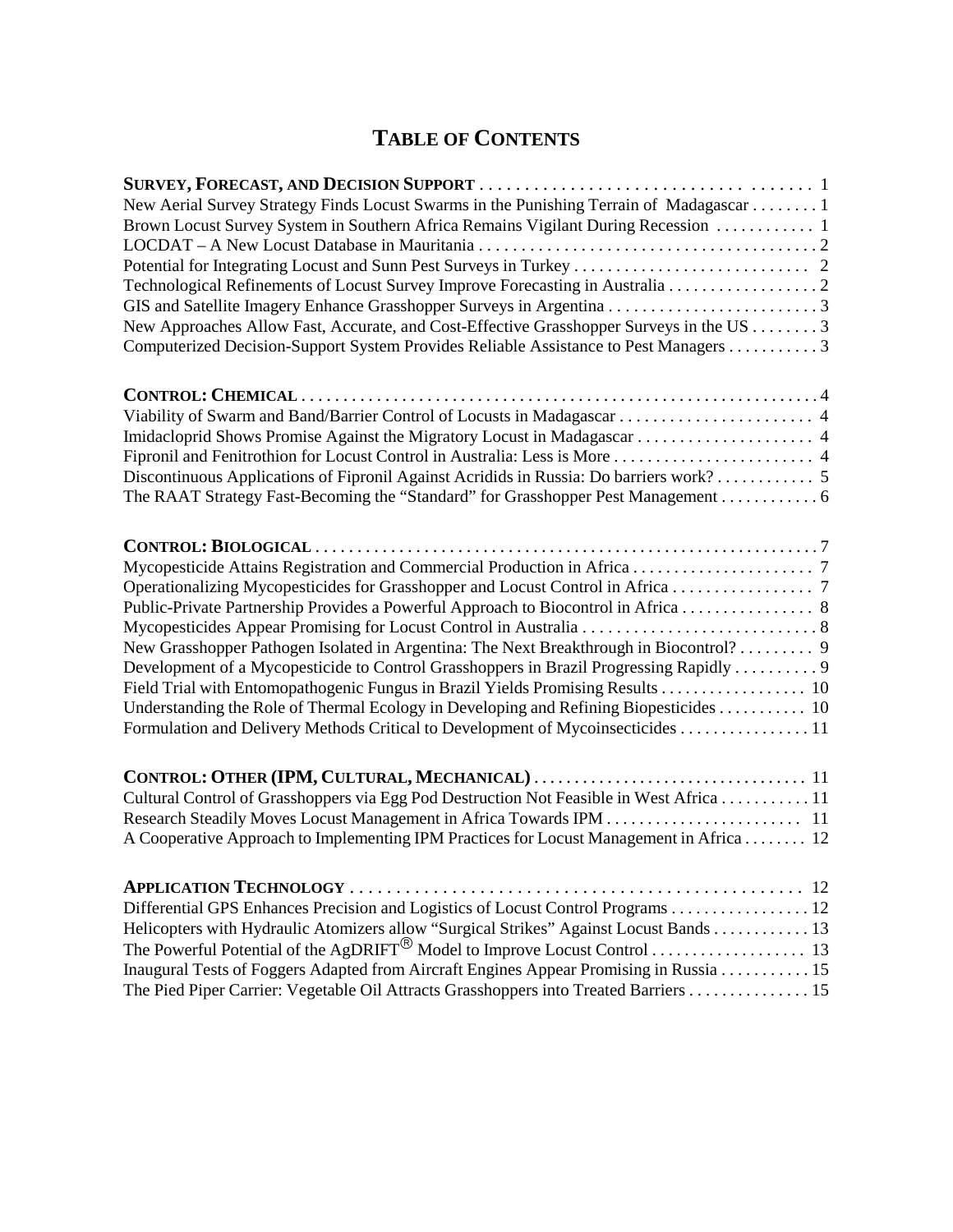| Leading Laboratory in Ecotoxicology Analyses of Acridid Control Entering a New Era 16        |
|----------------------------------------------------------------------------------------------|
| Ecotoxicological Studies Vital to Sound Pest Management Practices in Acridology  16          |
| Biogeographic Analysis Reveals Risks of Locust Control to Biodiversity in Northern Africa 17 |
| Environmental Impact of Fungal and Chemical Control Agents on Non-Target Arthropods 18       |
| Fipronil Versus Chlorpyrifos: Which is Softer on Non-Target Organisms in Siberia? 18         |
|                                                                                              |
| Institutional Reorganization to Facilitate Preventive Management of the Desert Locust 19     |
| National Grasshopper Management Board of the US Identifies Critical Issues 20                |
|                                                                                              |
|                                                                                              |
| Current and Future Perspectives of the Migratory Locust Plague in Madagascar 21              |
|                                                                                              |
|                                                                                              |
|                                                                                              |
|                                                                                              |
| Workshop on Management of Migratory Pests Identifies Priorities in Southern Africa 23        |
| Locust and Grasshopper Control Conference Addresses Emerging Crisis in Kazakhstan 23         |
| Locust Monitoring and Control Training in Indonesia: Capacity Building in Action 24          |
| Training Opportunities in Biocontrol Sharpen the "Cutting Edge" of Pest Management 24        |
| International Workshop Addresses Risks of Grasshopper Outbreaks and Management 25            |
|                                                                                              |
|                                                                                              |
| Progress in Biocontrol of Grasshoppers and Locusts: Formulations, Fungi, and Forecasts 25    |
| Efficacy and Ecotoxicology of Acridid Control Programs: From Antifeedants to Zastchita 26    |
|                                                                                              |
|                                                                                              |
|                                                                                              |
|                                                                                              |
|                                                                                              |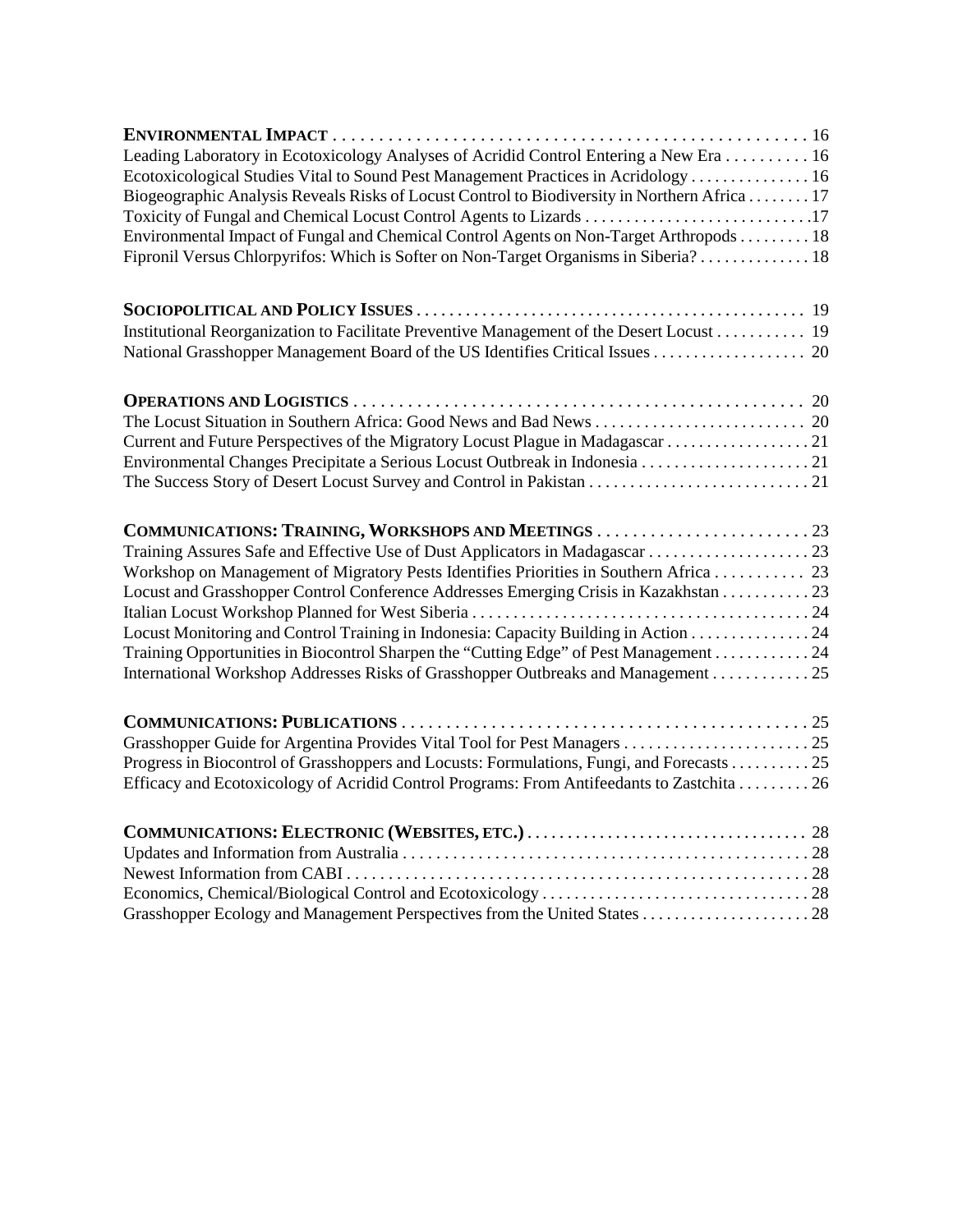# **SURVEY, FORECAST, AND DECISION SUPPORT**

**New Aerial Survey Strategy Finds Locust Swarms in the Punishing Terrain of Madagascar** *R. Brown*, South Africa, Plant Protection Research Institute, rietdb@plant2.agric.za

In support of control operations, a spotter aircraft (high wing Cessna 210) provided by South Africa, was flown to Madagascar to assist with aerial survey and reconnaissance (detection of locust targets remains a major constraint) specifically to demonstrate the concept of using a mixed fleet of fixed wing and rotary wing aircraft for scouting. Previously, only helicopters were used to locate swarm targets in Madagascar. Altogether, 30 h were flown over 8,000 km of punishing terrain on locust survey and intelligence gathering flights by an AAAI Associate in the Cessna.

From this beginning, a more sophisticated 'eye in the sky' type of operation has evolved. Madagascar subsequently chartered a fleet of fixed wing 'Joker' J 300, microlight aircraft and equipped these with advanced GPS map-guidance and satellite tracking systems. Digital zoom cameras were also used to record each spray target. In a follow up assignment, the purpose of which was to evaluate and report on the performance of the Joker operation, it was clear that a previously unimaginable advance had been made in the detection of flying swarms.

Not only was a more systematic aerial search for targets now possible, on to which spray aircraft could be vectored in by radio, but a full record of swarm details, such as type (stratiform or cumuliform), size, flying height, position, direction, *etc*. had become possible. On return to base, this information could be downloaded onto a computer and transferred as an email attachment. Visual proof of spray targets and precise tracks flown during air sorties were thus made immediately available to office controllers and could be permanently stored. Such unequivocal evidence of actual operations also served as a useful tool for mobilizing resources by management.

### **Brown Locust Survey System in Southern Africa Remains Vigilant During Recession**

*R. Price*, South Africa, Plant Protection Research Institute, Rietrep@plant2.agric.za

The Plant Protection Research Institute issued five, brown locust (*Locustana pardalina*) early warning system (BLEWS) bulletins during 1999. The bulletins provide details of the number of brown locust control actions undertaken in each quarter degree square in South Africa and Namibia. Geographic Information Systems maps of the rainfall and ambient temperature are also provided. Bulletins were distributed to Departments of Agriculture and locust control officers within the southern African region as well as to the Food and Agriculture Organization of the United Nations and to some international research institutes. Brown locust situation bulletins will probably be posted on the Internet in the future to make them more widely available.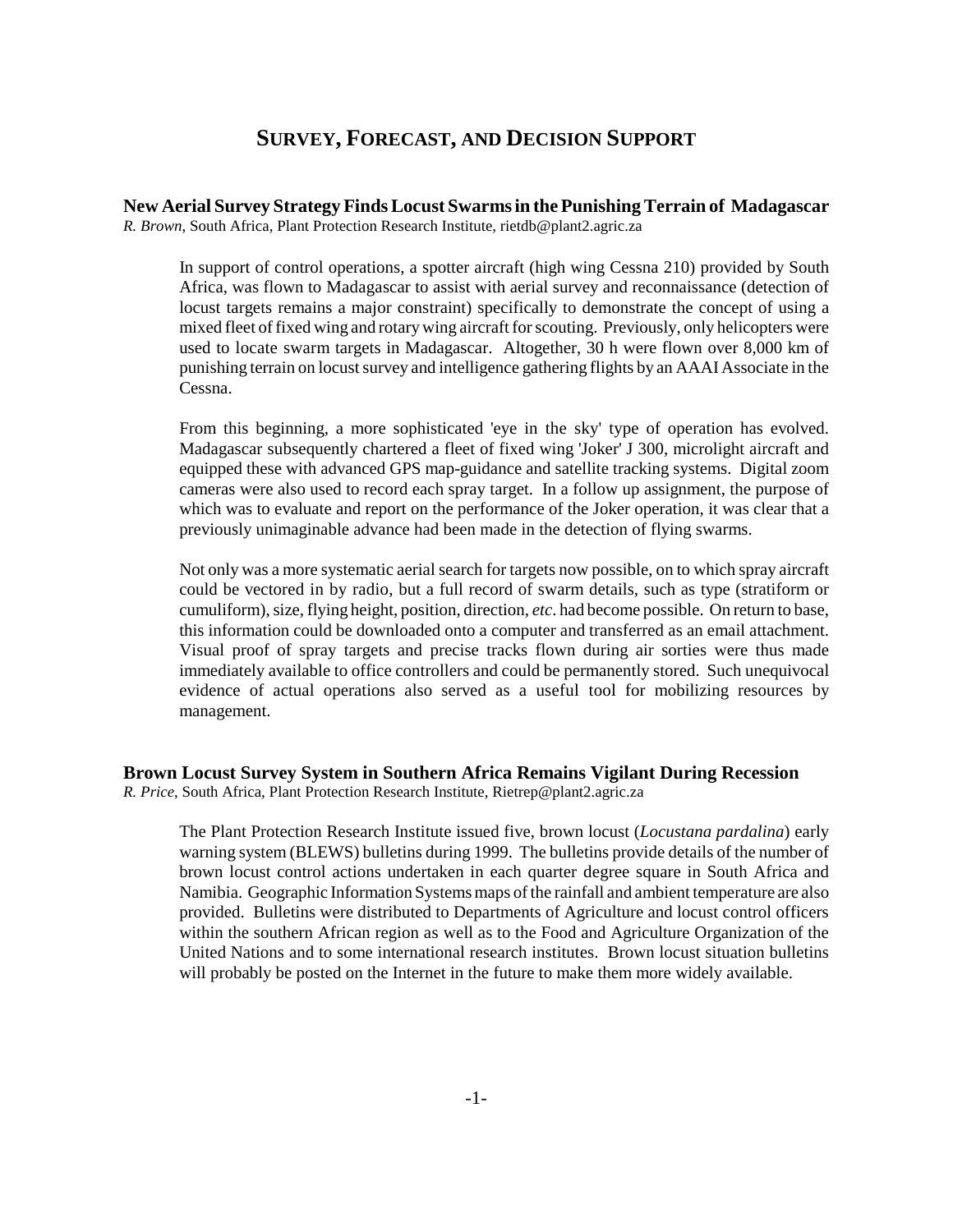### **LOCDAT – A New Locust Database in Mauritania**

*R. Peveling*, University of Basel, Ralf.Peveling@unibas.ch

A new locust database was established in Mauritania in cooperation with the CLAA (Centre de la Lutte Antiacridienne) and GTZ (Deutsche Gesellschaft für Technische Zusammenarbeit). Rather than fitting data into a particular format, the database was designed to fit existing data (locust survey and control radio protocols from 1989-99). LOCDAT comprises more than 160 different variables, including data on soil, relief, vegetation, locust breeding and locust control, in more than 15,000 data sets. LOCDAT provides a practical tool to monitor and improve locust surveys and control operations and to analyze ecological aspects of desert locust management on a landscape level.

Acknowledgement This study was funded by the governments of Canada, United Kingdom, Germany, Netherlands and Switzerland. These countries are acknowledged for their support. Cooperators in this project included: S. Attignon (IITA, Benin), S. A. Demba (CLAA, Mauritania), S. ould Ely (CLAA, Mauritania and ICIPE, Sudan), I. Rieger (NLU), I. Stolz (NLU). For details about our research visit our homepage (1 April 2000) at http://www.nlu.unibas.ch ihttp://www.nlu.unibas.chà

### **Potential for Integrating Locust and Sunn Pest Surveys in Turkey**

*C. Lomer*, Turkey, Bilkent University, and J. Langewald (LUBILOSA), lomer@fen.bilkent.edu.tr)

Locusts are only occasionally pests in Turkey, the Moroccan locust sometimes entering from Crete or other Mediterranean breeding sites. A survey and forecast network exists for reporting on the sunn pest, *Eurygaster spp*. (Heteroptera: Scutelleridae), and this functions effectively. Some effort would be needed to include locust reporting in this framework. There might be a possibility of expanding a regional information network to cover both sunn pests and locusts, although this would take considerable investment of resources.

### **Technological Refinements of Locust Survey Improve Forecasting in Australia**

*D. Hunter/P. Spurgin*, Australian Plague Locust Comm., David.Hunter@affa.gov.au / Peter.Spurgin@affa.gov.au

The Australian Plague Locust Commission integrates the latest locust and weather information into a Decision Support System (DSS) that forecasts the extent and timing of locust outbreaks so preparations can be made for their control. The basis of the DSS is information on habitat preferences, locust distribution and rainfall as analyzed in a Geographic Information System (GIS). Improvements in the past year have included direct transfer of locust survey data from the field by high frequency radio link to the GIS and application of National Oceanic and Atmospheric Administration (NOAA) data to more accurately detect areas of green vegetation. Locust migrations are modeled using a wind trajectory model, and the accuracy of the model outputs is being tested using a network of light traps and two vertically pointing radars positioned at inland sites to detect locust movements.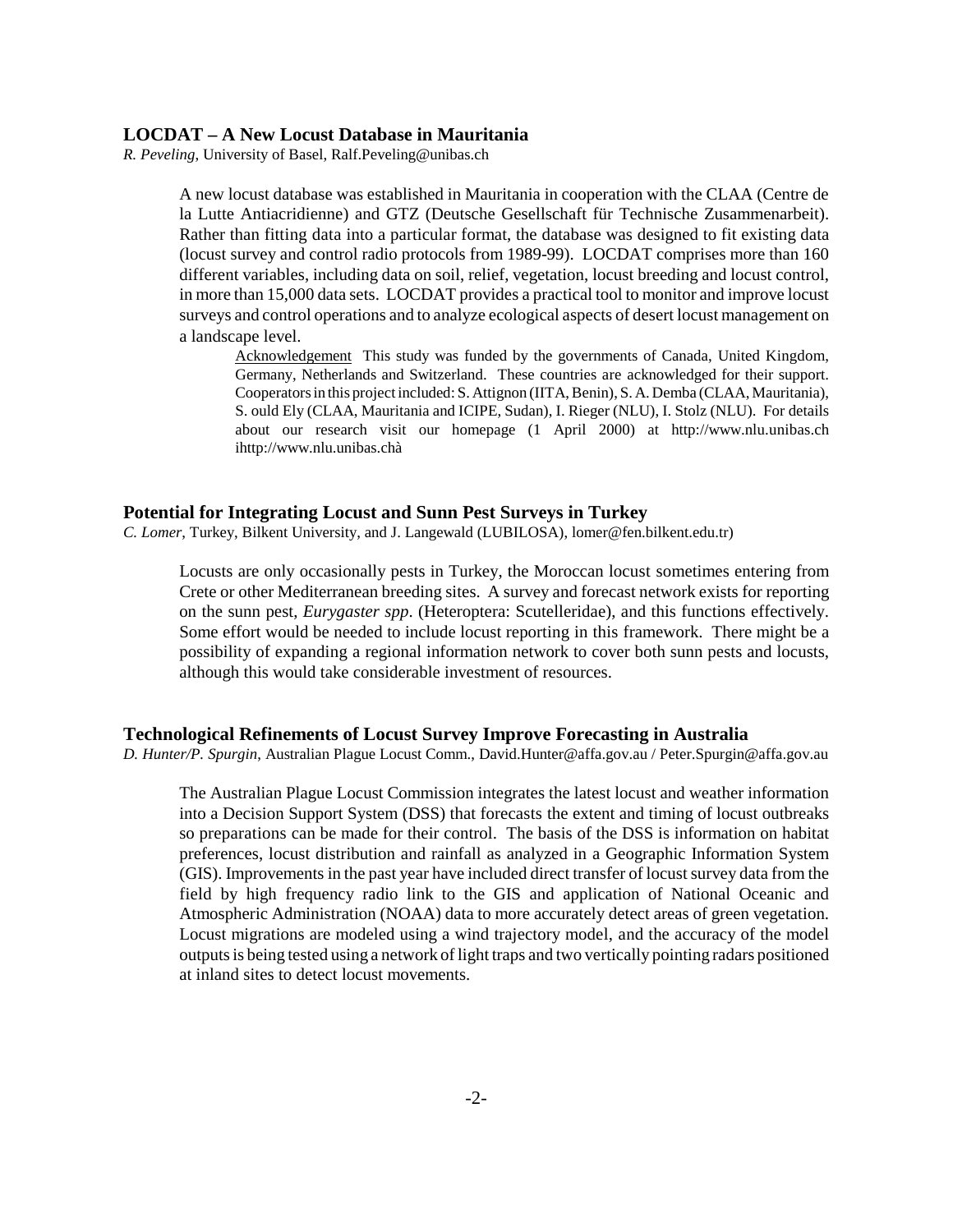### **GIS and Satellite Imagery Enhance Grasshopper Surveys in Argentina**

*C. Lange,* Argentina, CEPAVE, lange@mail.retina.ar

In the southwestern Buenos Aires province (Benito Juárez county) of Argentina, an area historically prone to grasshopper outbreaks, seasonal surveys of grasshopper densities and species diversity have been conducted since 1996 by a joint research team from La Plata National University (UNLP) and the Direction of Satellite Images (DAIS). Geographic Information Systems (GIS) and remote sensing techniques are being used to study environmental factors governing population dynamics of grasshoppers.

For each year, remote sensing (Landsat TM) data are used to generate and update landuse coverages that are integrated into the GIS. Maps of landscape, annual rainfall, soil texture, and soil type are superimposed on the grasshopper historical density map for analysis. More details can be found in Cigliano & Torrusio (1999).

### **New Approaches Allow Fast, Accurate, and Cost-Effective Grasshopper Surveys in the US**

*J. Lockwood*, University of Wyoming, lockwood@uwyo.edu

Due to federal budget cuts, the United States Department of Agriculture abandoned the rangeland grasshopper survey in 1996. Sound pest management requires information on the spatial distribution and population densities of pests. Based on development of a Geographic Information System for rangeland grasshoppers in Wyoming and collaborative research to develop a sequential, binomial sampling system for grasshoppers, we developed a "complete survey package" that has been implemented throughout Wyoming 1998-1999. This survey provided the information necessary for six counties to qualify for federal disaster relief and allowed pest managers to prepare for the impending outbreak.

### **Computerized Decision-Support System Provides Reliable Assistance to Pest Managers**

*J. Lockwood*, University of Wyoming, lockwood@uwyo.edu

With the federal and state governments withdrawing from rangeland grasshopper survey and control programs in the 1990s, local pest managers and agricultural producers need reliable information regarding control strategies. A cooperative project with the University of Wyoming's Artificial Intelligence Laboratory developed a decision-support software system (CAse-based Rangeland Management Advisor, CARMA) that allows inexperienced users to generate forage loss estimates and action recommendations that are indistinguishable from those that would be provided by a panel of human experts. Pest management districts have been trained in the use of CARMA.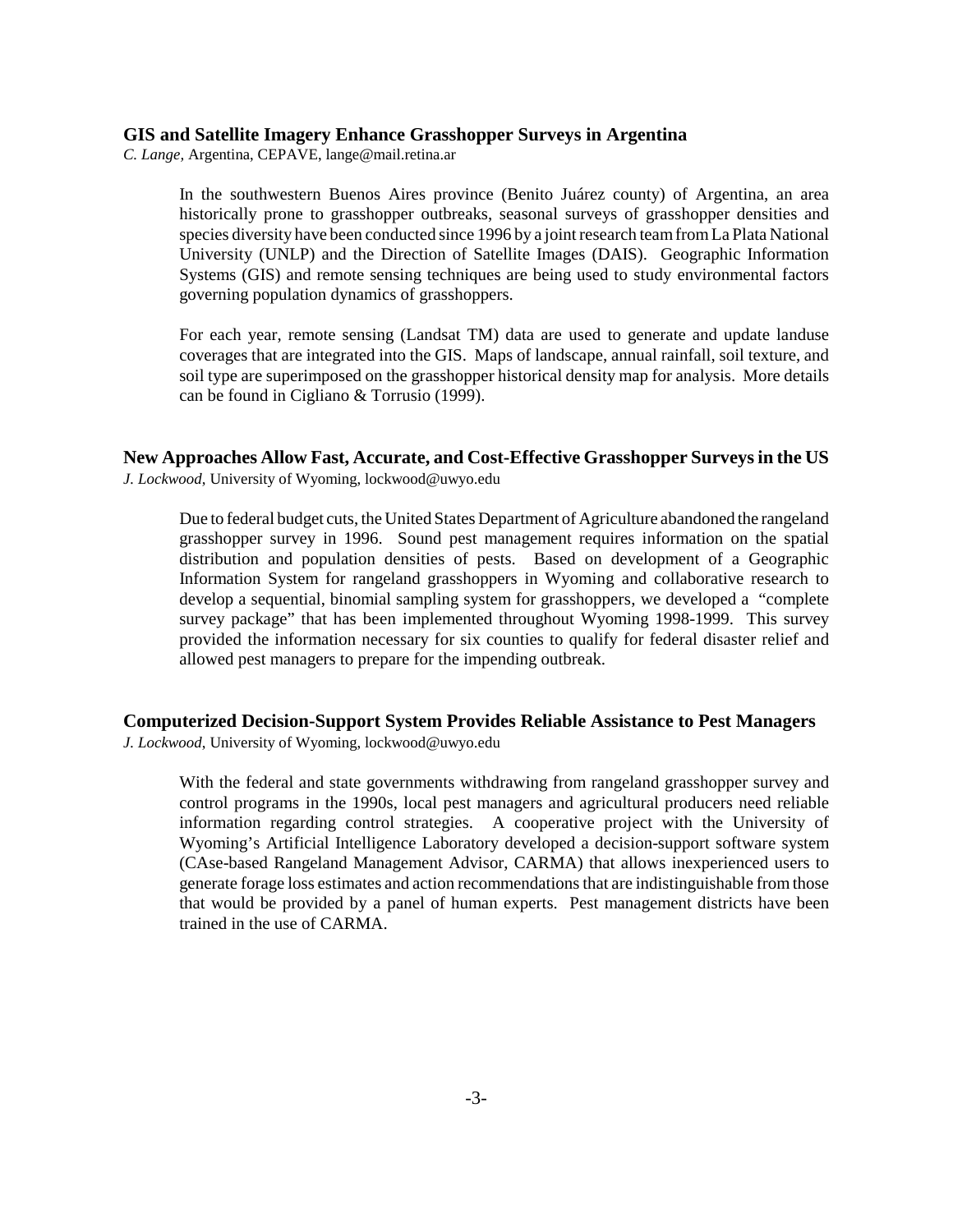# **CONTROL: CHEMICAL**

### **Viability of Swarm and Band/Barrier Control of Locusts in Madagascar**

*R. Brown*, South Africa, Plant Protection Research Institute, rietdb@plant2.agric.za

Intervention tactics against migrating swarms dictate the use of fast acting insecticides. A demonstration trial with a newly developed chloronicotinyl compound -- imidacloprid UL (Trade name Confidor®) -- was therefore conducted in northern Madagascar. Like the synthetic pyrethroids, toxicity was almost immediate with subsequent high kills recorded, confirming its use for adult swarm control. The use of lower dosage rates of deltamethrin UL (Decis<sup>®</sup>) against adult swarms was also monitored during routine aerial operations and found to give effective control.

One mission involved monitoring a residual swarming population found in the barrier treatment areas, at the conclusion of the campaign in April 1999. Given that the swarms were determined to be of local origin and that 70,000 ha of young adult swarms had to be treated afterwards in this area, there were serious doubts about the efficiency of barrier spraying for hopper control with fipronil UL.

### **Imidacloprid Shows Promise Against the Migratory Locust in Madagascar**

*R. Price*, Plant Protection Research Institute, Rietrep@plant2.agric.za

Product development with imidacloprid 10UL (trade name Confidor®) was undertaken for Bayer (Pty) Ltd against adult swarms of the Malagasy migratory locust in northwestern Madagascar. A consultancy report on the efficacy of the aerial application was submitted to Bayer.

### **Fipronil and Fenitrothion for Locust Control in Australia: Less is More**

*D. Hunter/P. Spurgin*, Australian Plague Locust Comm., David.Hunter@affa.gov.au / Peter.Spurgin@affa.gov.au

Fipronil (Adonis® 8.5 UL) was tested operationally against Australian plague locust, *Chortoicetes terminifera*, nymphs (bands) and adult swarms, and the chemical was found to be effective at 1.25 and 0.6 g a.i./ha. At the latter dose, mortality was 70% in 2 days increasing to >95% in 4 days at temperatures of 27 to 32  $\rm{^{\circ}C}$  (moderate field temperatures by Australian standards). At higher temperatures of 35 to 42 °C, mortality at the higher dose was usually >95% within 2 days of treatment. It was further noted that fipronil appears to work more quickly when locusts are heat stressed.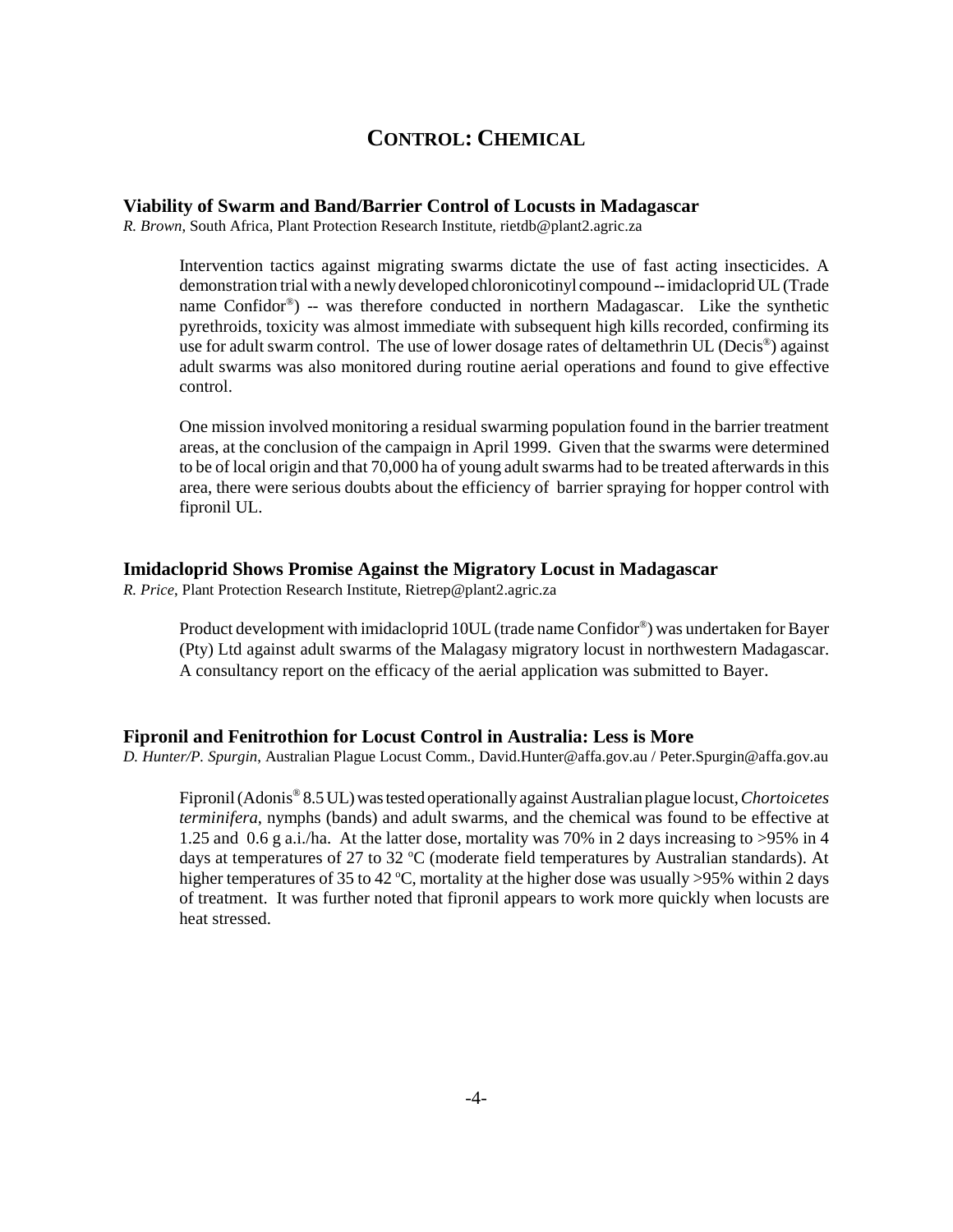During 1996, an outbreak of migratory locust, *Locusta migratoria*, began and the Queensland Department of Natural Resources with technical assistance from the Australian Plague Locust Commission (APLC) undertook a program of preventive control. During 1996 to 1998, treatment of 5,000 to 15,000 ha was able to keep populations in check but an extra generation in early spring 1998 produced a larger population. Treatment of 70,000 ha in each of the next two generations led to population collapse with little control required in the third generation. During these control operations decreasing doses of fenitrothion (Sumithion® ULV) were evaluated.

Following initial control of 4,000 ha at 510 g ai/ha, a further 135,000 ha was treated at 320 to 380 g ai/ha with equivalent efficacy. This reduction in insecticide use represented significant cost, logistical and environmental savings.

### **Discontinuous Applications of Fipronil Against Acridids in Russia: Do barriers work?**

*Alexandre V. Latchininsky,* University of Wyoming, latchini@uwyo.edu

In 1997-1999, a series of trials of a water-based formulation of fipronil, Adonis® 40EC, was conducted in several locations in Russia by the specialists of the All-Russian Research Institute for Plant Protection (VIZR) in St. Petersburg. Results of two of the trials are discussed below.

In Volgograd region (South of Russia's European part), the targets were represented by hopper bands (mostly 1-2 instars) of the Italian locust (*Calliptamus italicus*), with pretreatment densities ranging from 1,045 to 1,177 individuals/m<sup>2</sup>. The standard treatment consisted of a blanket application of the pyrethroid deltamethrin (Decis®) at a dose rate of 12.5 g of a.i./ha. Fipronil was applied to 50% of the area, by alternating swaths of 24 m wide. The dose rate in the "barriers" was 4 g of a.i./ha (*i.e.,* 2 g of a.i. per protected ha). Both treatments were applied to 30 ha using a boom nozzle tractor-drawn sprayer. In both cases, emulsifiable concentrate formulations were used. The results are summarized in the following table.

| <b>Treatment / Day</b>     | $\mathbf{D}$ $\mathbf{0}$ | D <sub>1</sub> | D <sub>2</sub> | D <sub>3</sub> | D <sub>5</sub> | D <sub>8</sub> | D <sub>15</sub> | D 22 | D 28 |
|----------------------------|---------------------------|----------------|----------------|----------------|----------------|----------------|-----------------|------|------|
| Decis, Density / $m^2$     | 1045                      | 345            | 71.3           | 55.3           | 160            | 241            | 490             | 501  | 520  |
| Decis, Mortality, %        | $\Omega$                  | 67             | 93.1           | 94.7           | 84.7           | 77             | 53.1            | 52   | 50.2 |
| Adonis, Density / $m^2$    | 1177                      | 573            | 518            | 417            | 82.8           | 7.7            | 6.9             | 6.3  | 6.3  |
| Adonis, Mortality,<br>$\%$ | $\mathbf{0}$              | 51             | 56             | 64.6           | 93             | 99.3           | 99.4            | 99.5 | 99.5 |

In East Siberia, the targets were represented by a community of non-swarming grasshoppers with *Aeropus sibiricus*, *Bryodema tuberculatum*, *Pararcyptera microptera*, and *Stauroderus scalaris* predominating in the assemblage. Fipronil was intended to be applied using two, parallel treated swaths of 20 m alternated with a 40 m wide untreated swath (50% coverage). However, because of the still weather and total absence of drift, the actual treated swaths were only 13 instead of 20 m wide, so that only 7.8 out of 24 ha were treated (32.5% coverage). The dose rate applied to the treated swaths was 3.08 g of a.i./ha (*i.e*., 1.00 g of a.i. per protected ha). The posttreatment counts were done separately in the treated and untreated swaths (see the table below).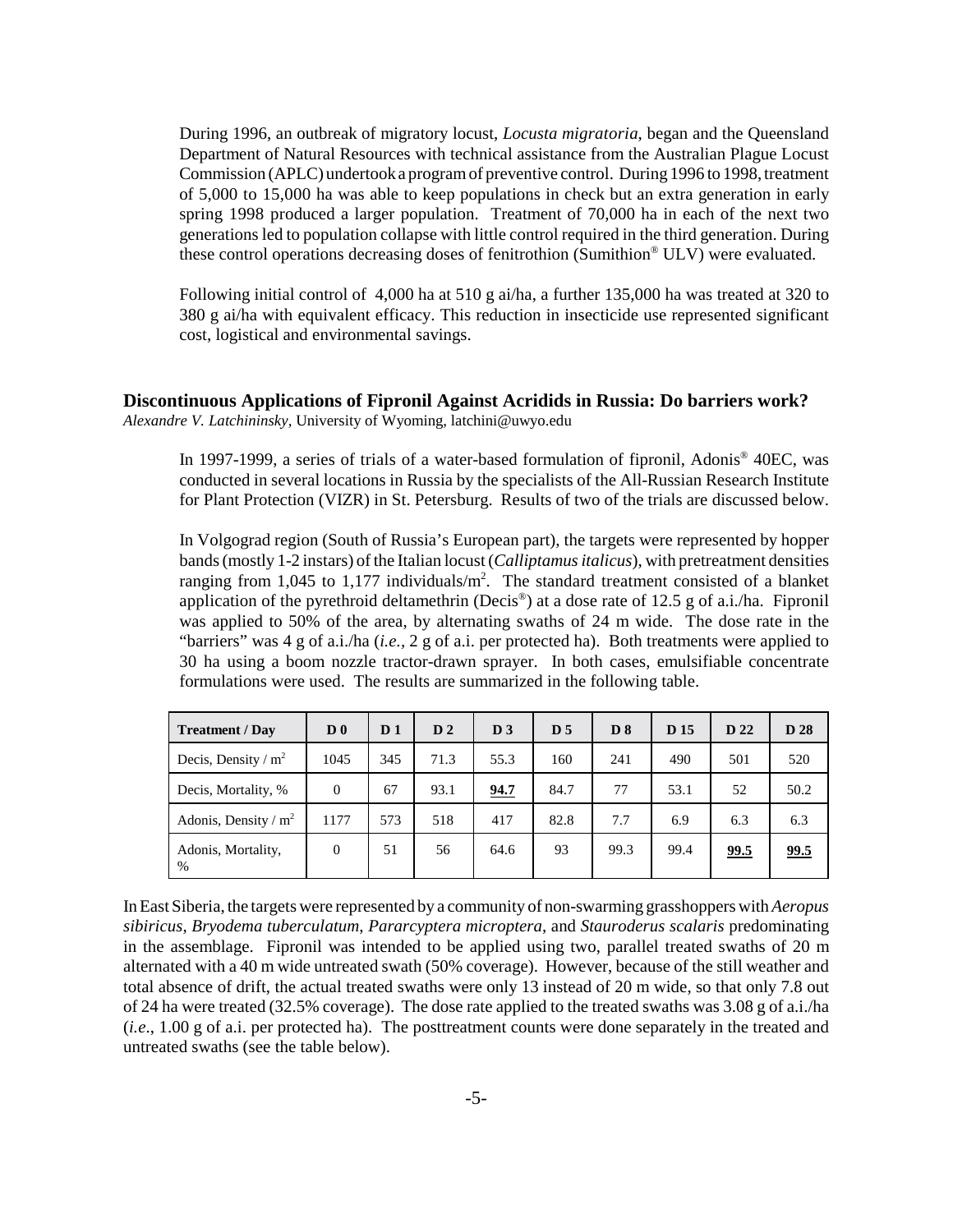| Day               | $\mathbf{D}$ $\mathbf{0}$ | D 1  | D <sub>2</sub> | $\mathbf{D}$ 3 | D <sub>4</sub> | D <sub>7</sub> | D <sub>15</sub> | D <sub>21</sub> |
|-------------------|---------------------------|------|----------------|----------------|----------------|----------------|-----------------|-----------------|
| TS Mortality, %   | $\Omega$                  | 75.2 | 86.4           | 88.1           | 92             | 92.9           | 89.8            | 82.4            |
| UTS Mortality, %  | $\Omega$                  | 0    | 36.3           | 46.9           | 58             | 64.7           | 72.7            | 50.4            |
| Ave. Mortality, % | $\Omega$                  | 37.2 | 61.4           | 67.5           | 75             | 78.8           | 81.2            | 66.4            |

The amazing fact was that, starting from the second day post-treatment, grasshoppers began to die even in the untreated swaths! The probable reasons are: migration of insects between treated and untreated swaths, and activity of the natural enemies within untreated swaths. These findings support the possibility of use of the discontinuous applications of persistent acridicides to control both locusts and grasshoppers. More details are available in:

- Naumovich, ON (1997) Report to Rhône-Poulenc on the trials of Adonis® 40EC against *Calliptamus italicus* in Volgograd region (in Russian);
- Latchininsky, AV and J-F Duranton (1997) Efficacy of the EC formulation of Fipronil on Siberian grasshoppers. Part II - Large-scale trials. Document 565 CIRAD-GERDAT-PRIFAS - VIZR, Montpellier/St. Petersburg, 50 pp., 20 tab., 6 fig. (In French with English and Russian summaries).

### **The RAAT Strategy Fast-Becoming the "Standard" for Grasshopper Pest Management**

*J. Lockwood*, University of Wyoming, lockwood@uwyo.edu

The Reduced Agent-Area Treatment (RAAT) strategy has been developed and refined in Wyoming over the last 5 years. This approach to rangeland grasshopper management applies less insecticide (50% of traditional rates) to fewer hectares (as little as 33% of the infested land) in an optimized system of application (treated swaths are interspersed with untreated refuges based on our knowledge of insect movement and chemical degradation). This strategy maintains high levels of efficacy (80 to 95%), uses 60 to 75% less insecticide than standard methods, and increases the benefit:cost ratio by 2- to 3-fold. The effectiveness of RAAT is a function of movement of grasshoppers into the treated swaths and conservation of biological control agents in the untreated refuges. A 16,000 ha RAATs program in Wyoming in 1999 reduced the amount of insecticide by 6,000 kg and saved \$100,000.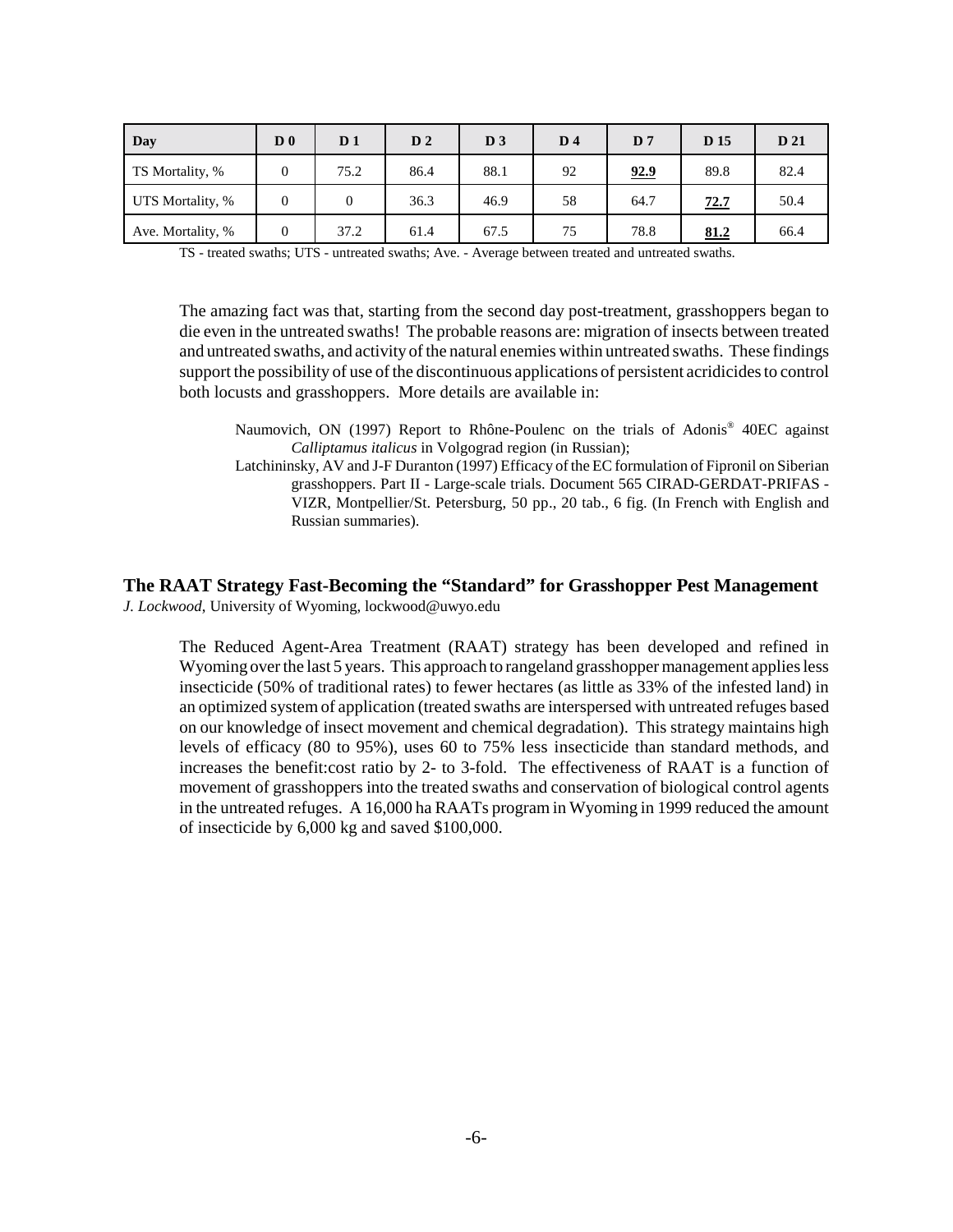# **CONTROL: BIOLOGICAL**

### **Mycopesticide Attains Registration and Commercial Production in Africa**

*C. Lomer*, Turkey, Bilkent University, and J. Langewald (LUBILOSA), lomer@fen.bilkent.edu.tr) *M. Zweigert*, Germany, GTZ GMBH, Matthias.zweigert@gtz.de

The LUBILOSA (Lutte Biologique contre les Locustes et les Sauteriaux) *Metarhizium*-based mycopesticide (Green Muscle®) is now available commercially from two companies: NPP/Calliope in France and BCP (Biological Crop Protection) in South Africa. Links to the companies are available through the LUBILOSA web site (http://www.cgiar.org/iita/research/Lubilosa/index.htm). The product has been registered in South Africa, and registration is pending for the CILSS countries.

Green Muscle® is listed by the FAO Pesticide Referee Group as the only pesticide locust control classified as causing "low environmental risk"in all categories and "unlikely to present acute hazard in normal use" following WHO human toxicity classification. Several donors have placed orders for Green Muscle® for use in Niger and Mali in the 2000 field season. Within the framework of the LUBILOSA research program, the GTZ (Deutsche Gesellschaft für Technische Zusammenarbeit) component will focus on the sustainable use of this agent in the control of nonmigratory locust species in the Sahel zone. The goal will be to integrate this mycopesticide into locust control methods in this region of Africa.

### **Operationalizing Mycopesticides for Grasshopper and Locust Control in Africa**

*D. Moore*, United Kingdom, CABI Bioscience, d.moore@cabi.org

Effective biological pesticides based on oil formulations of deuteromycete fungal spores have been developed for use against locusts and grasshoppers. The isolate IMI 330189 of *Metarhizium anisopliae (flavoviride)* var. *acridum* has been registered, extensively field tested, and its operating characteristics explored. Advantages of *M. anisopliae* were found to be efficacy and persistence, low vertebrate toxicity, little environmental impact, conservation of natural enemies, and potential for recycling. Additional socio-economic advantages include the possibility of local production, ease of disposal and versatility in use. Strategies are being developed to integrate biological control agents into locust and grasshopper management schemes. For *Metarhizium* the accent is placed on treating the pest before it invades crops and situations with a high premium on environmental issues.

Source: Lomer, CJ, RP Bateman, D Dent, H De Groote, OK Douro-Kpindou, C Kooyman, J Langewald, Z Ouambama, R Peveling and M Thomas (1999) Development of strategies for the incorporation of biological pesticides into the integrated management of locusts and grasshoppers. *Agricultural and Forest Entomology* **1**: 71-88.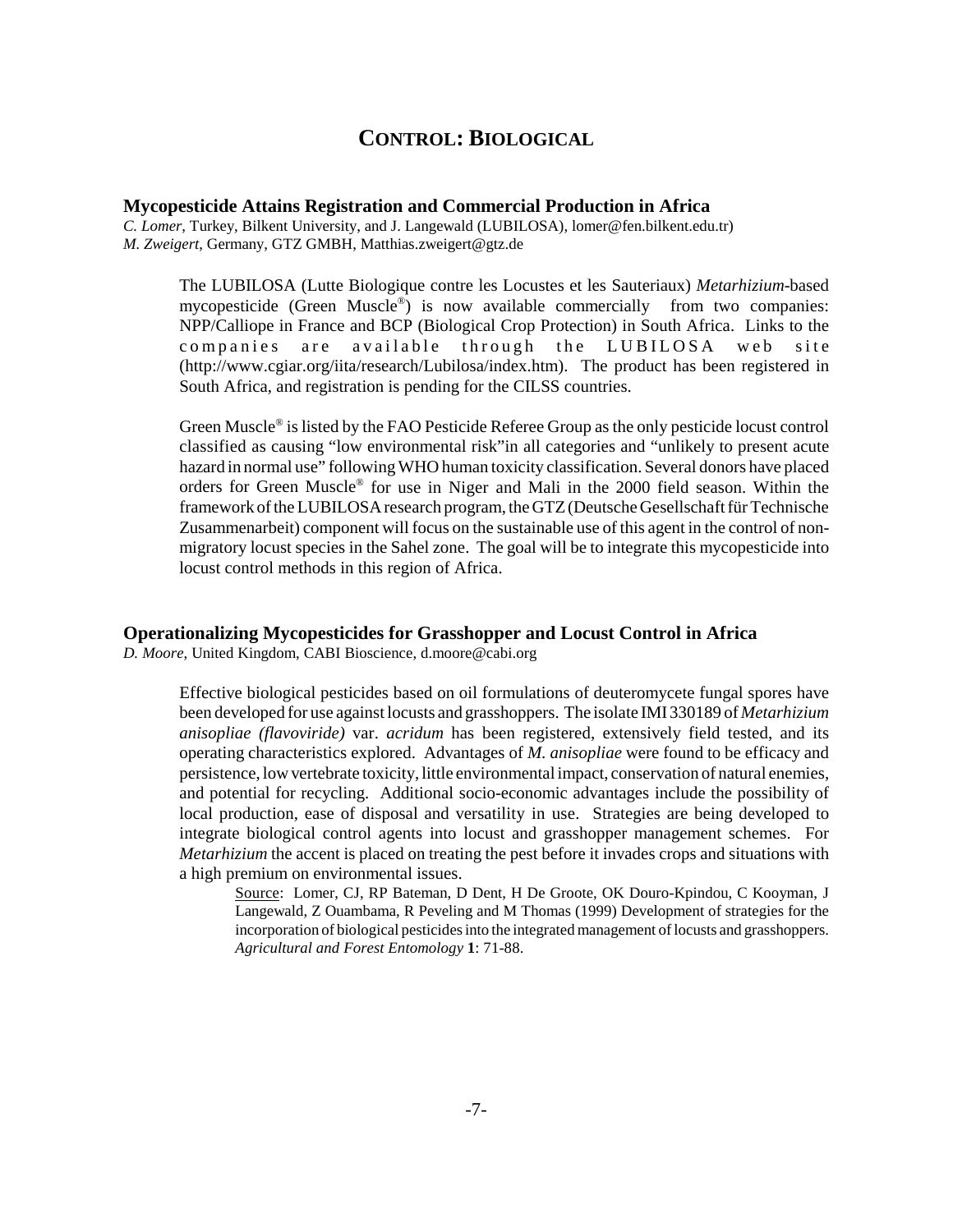Aerial conidia of *Metarhizium anisopliae (flavoviride)* var. *acridum* are produced in a purposebuilt facility at the International Institute for Tropical Agriculture in Benin using a standard, twostage mass-production system. The yields average 31.1g of dry conidia powder per 1kg of rice substrate, the production capacity is 300 to 350 kg of conidia/year, and the production costs are estimated at US\$21 per 100 g (the recommended dose for 1 ha). The incubation period and temperature are identified as key factors, although they account for <40% of the yield variation. The handling time, a principal limiting factor, could be reduced by increasing the substrate quantity per unit of production.

Source: Cherry, AJ, NE Jenkins, G Heviefo, R Bateman and CJ Lomer (1999) Operational and economic analysis of a West African pilot-scale production plant for aerial conidia of *Metarhizium* spp. for use as a mycoinsecticide against locusts and grasshoppers. *Biocontrol Science and Technology* **9**: 36-51.

### **Public-Private Partnership Provides a Powerful Approach to Biocontrol in Africa**

*M. Zweigert*, Germany, GTZ GMBH, Matthias.zweigert@gtz.de

Within the scope of public-private cooperation, eastern Africa is to be supported in the production and marketing of a biological locust-control agent based on the entomopathogenic fungus *Metarhizium*. The approach consists of efforts to: 1) further develop the production technology (fermentation process) researched by the GTZ (Deutsche Gesellschaft für Technische Zusammenarbeit)/BBA to manufacture the fungal agent on an industrial scale, 2) produce the fungus-based agent in a joint venture with Ethiopian partner companies, and 3) market the control agent in east Africa. The GTZ's task is to assist in establishing the requisite contacts in the partner country and to support product registration and the search for new marketing opportunities. Partners involved include: FZB Biotechnik GmbH Berlin (Federal Biological Research Centre for Agriculture and Forestry), Darmstadt (BBA), Ethiopian partner companies, University of Addis Ababa, and GTZ.

### **Mycopesticides Appear Promising for Locust Control in Australia**

*D. Hunter/P. Spurgin*, Australian Plague Locust Comm., David.Hunter@affa.gov.au / Peter.Spurgin@affa.gov.au

Bands of the Australian plague locust, *Chortoicetes terminifera*, treated with 1 to 4 x 1012 conidia/ha of *Metarhizium anisopliae* declined by >90% at 8 to 14 days after treatment. Mortality was also high with *Locusta migratoria* treated at 3 to 4 x 1012 conidia/ha, although at lower doses, mortality was decreased. At the low dose of 1 x 10<sup>12</sup> conidia/ha, *Metarhizium* is price competitive with insecticides, and the aim will be to test *Metarhizium* at an operational level during the year 2000.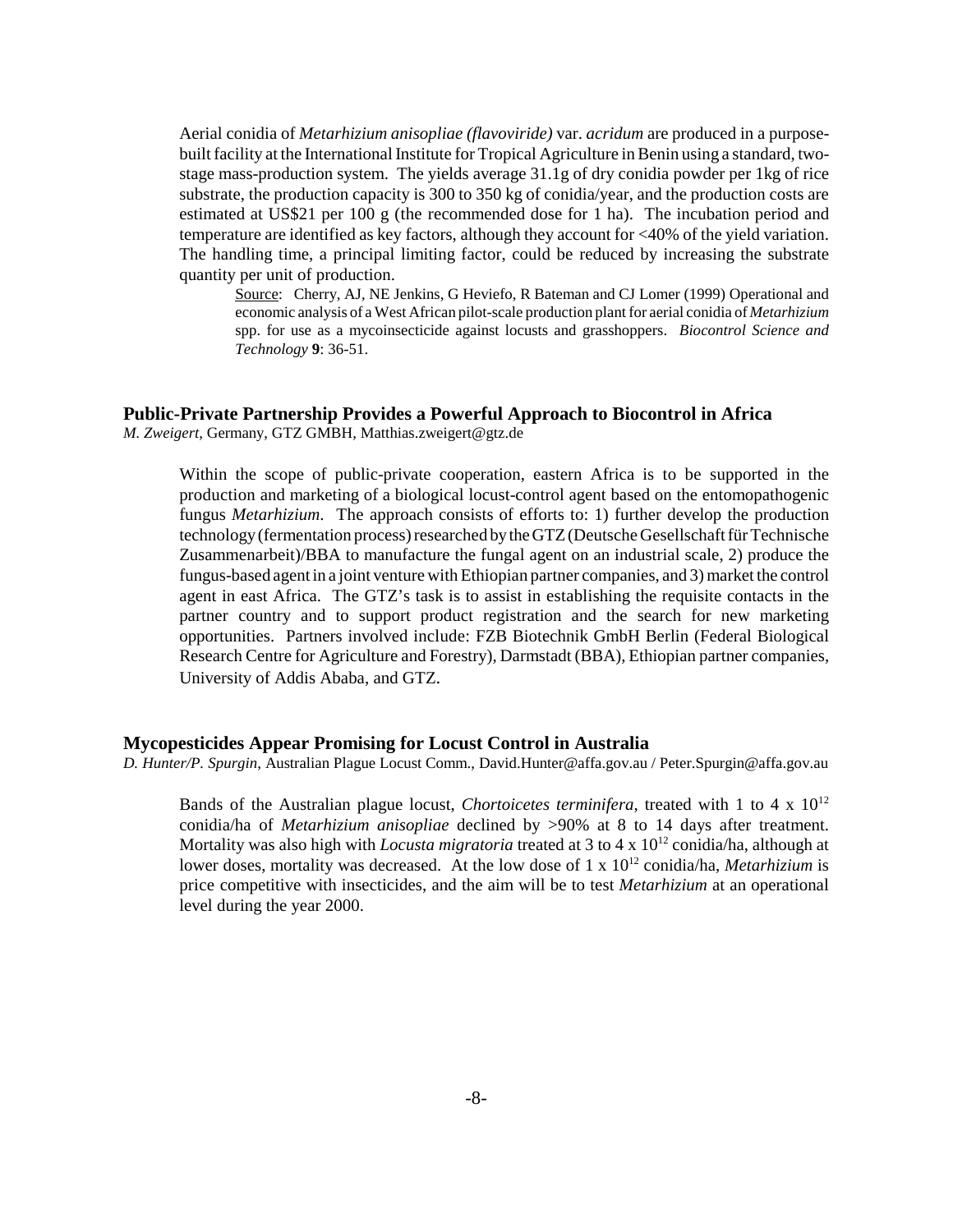### **New Grasshopper Pathogen Isolated in Argentina: The Next Breakthrough in Biocontrol?**

*C. Lange,* Argentina, CEPAVE, lange@mail.retina.ar

As a result of field surveys recently conducted in southwestern Patagonia (Santa Cruz province, Argentina), a new microsporidium (Protozoa: Microspora) was discovered and isolated from the endemic grasshopper *Tristira magellanica* (Orthoptera: Tristiridae). Whether this microsporidium possesses significant potential as a microbial control agent of grasshoppers, as do *Nosema locustae* or *Johenrea locustae* (for details see Johnson, 1997; Lomer *et al.*, 1999), is not yet known. Laboratory bioassays will be conducted soon, as a first attempt to explore such a possibility.

# **Development of a Mycopesticide to Control Grasshoppers in Brazil Progressing Rapidly**

*B. Magalhães* and M. Faria, Cenargen/Embrapa, boni@cenargen.embrapa.br

Native species of grasshoppers have caused severe losses in crop systems in Brazil through seasonal outbreaks determined by environmental conditions. The most serious outbreak occurred from 1984 to1988 in Mato Grosso State, Central West Brazil, where *Rhammatocerus schistocercoides* invaded approximately 2 million ha. Outbreaks of different species were recorded in other regions. In the South, Rio Grande do Sul State, *R.. conspersus* invaded *ca.* 50,000 ha in 1991 and 1992. In the northeast, outbreaks of *Schistocerca pallens* were recorded many times (1888, 1985-1996). In the past year, there have been infestations in at least nine states (Mato Grosso, Rondônia, Minas Gerais, Goiás, Bahia, Alagoas, Paraiba, Rio Grande do Norte and Pernambuco), and the estimated dispersion areas are very large: 2.1 million ha for *R. schistocercoides*, 50,000 ha for *R. conspersus*, 230,000 ha for *S. pallens*.

The control of grasshoppers in Brazil has been based exclusively on chemical insecticides (fenitrothion and malathion). An integrated research project was initiated in Brazil in 1993 at Embrapa (Brazilian Agricultural Research Corporation) Genetic Resources and Biotechnology with the specific objective of developing bioinsecticides based on entomopathogenic microorganisms, especially fungi, to control grasshoppers. Activities were centered in surveys, characterization, production, formulation, and field evaluation. Emphasis has been given to development of the fungus *Metarhizium anisopliae* var. *acridum*, the most promising candidate as biocontrol agent against grasshoppers.

Because fungi are the only group of pathogens found (isolated) infecting grasshoppers so far, they are being studied with respect to correct identification, molecular characterization, production, formulation, interaction, physiology, and infection process. The isolates considered most promising are being tested in the laboratory and field. The efficacy of a mycoinsecticide based on the isolate CG 423 of *Metarhizium anisopliae* var. *acridum* formulated in vegetable oil has been tested against *R. schistocercoides* several times since 1995.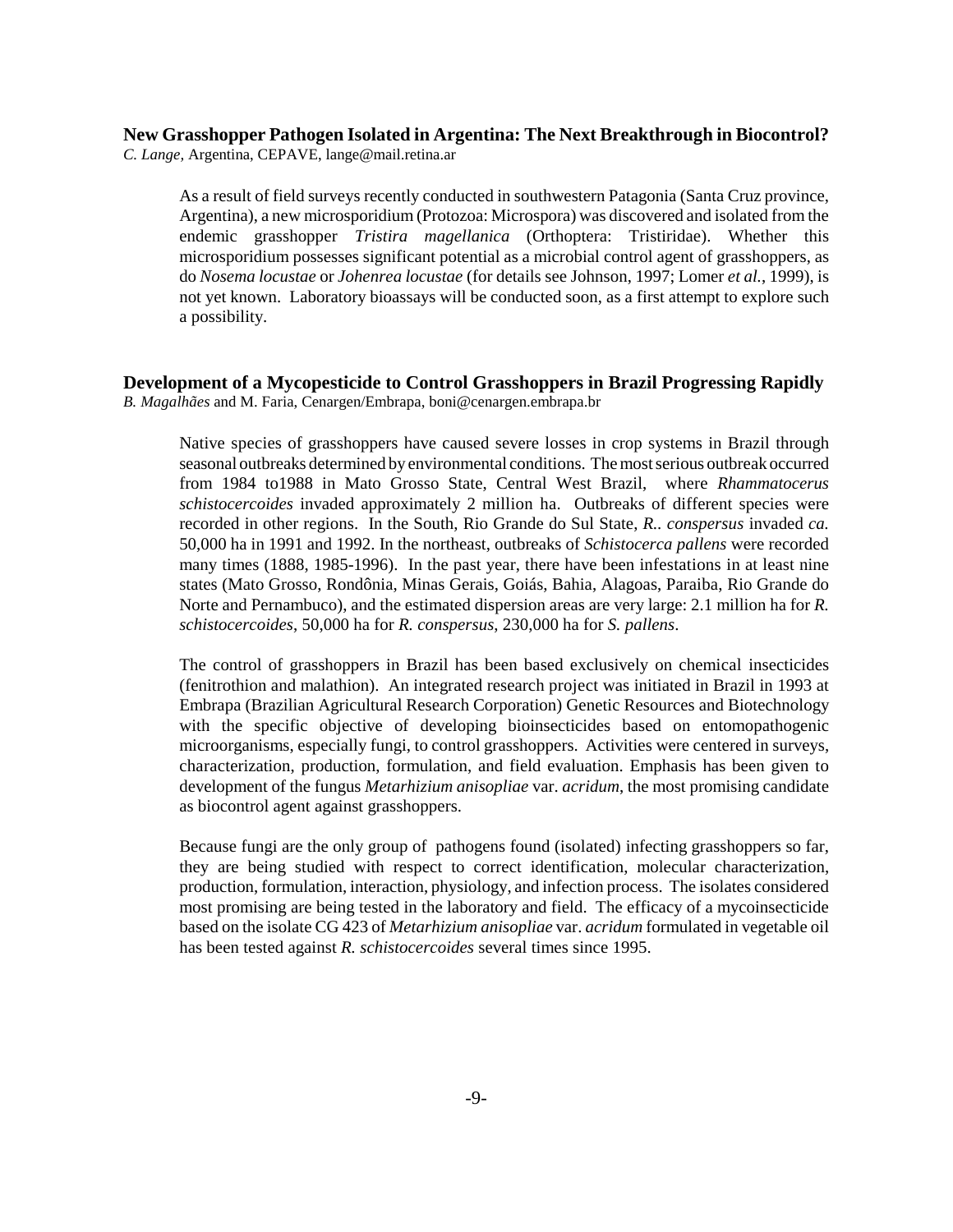The implementation of entomopathogenic fungi as bioinsecticides against grasshoppers in Brazil is greatly limited by the lack of a consistent production system, short shelf-life, and their slow action in killing the host. Emphasis is being given to optimize the production system for *M. anisopliae* var. *acridum* and to increase its storage life at room temperature. The slow action in killing the host is mitigated by the apparent reduction in mobility and food consumption of the infected insects, and by the fact that young nymphs of *R. schistocercoides* usually occur in natural vegetation instead of cultivated areas. Moreover, the isolate CG 423 of *M. anisopliae* var. *acridum* is highly virulent against the grasshoppers *R. schistocercoides* and *Styphra robusta*, which makes it a good candidate as mycoinsecticide in Brazil. Nevertheless, searching for new isolates of *M. anisopliae* var. *acridum*, other species of pathogenic fungi and natural enemies associated with grasshoppers in Brazil must continue.

### **Field Trial with Entomopathogenic Fungus in Brazil Yields Promising Results**

*B. Magalhães* and M. Faria, Cenargen/Embrapa, boni@cenargen.embrapa.br *M. Lecoq*, France, CIRAD-PRIFAS, lecoq@cirad.fr)

> In 1998, a set of experiments was conducted in the Chapada dos Parecis region, a permanent zone of grasshopper outbreaks in Mato Grosso state. Experiments were performed in zones of natural vegetation, against bands in third nymphal instar. Three nymphal bands were treated with the mycoinsecticide formulation based on conidia of the entomopathogenic fungus *M. anisopliae* var. *acridum*, strain CG 423. Three non-treated bands were used as controls. The application was made with the aid of a hand-held ULV sprayer adjusted to deliver 2 l of formulated material per ha, with each liter containing  $1 \times 10^{13}$  conidia. Treatments were limited to the surface and immediate borders of grasshopper bands (5 to 10 m). The efficacy was evaluated through band survival after treatment (grasshopper numbers, surface, density, behavior and daily movement of the band), allowing the insects to move freely in their natural environment. Insects were regularly surveyed and maintained in the laboratory to estimate the infection rate as well. Results from field and laboratory assays showed a clear effect of the product 10 days after treatment. At 14 days post-spraying, mortality caused by the mycoinsecticide in the field was *ca*. 88%.

### **Understanding the Role of Thermal Ecology in Developing and Refining Biopesticides**

*D. Moore*, United Kingdom, CABI Bioscience, d.moore@cabi.org

The role of pathogens in insect population dynamics remains poorly understood and their performance in biological control is erratic. Temperature and host thermal behaviour, both the active interaction with environmental temperature and solar radiation via thermoregulation and the passive interception of these factors by thermal generalists, are central to understanding hostpathogen interactions. Pathogenicity, the latent period of infection and host recovery rate can all vary dramatically across and between seasons due to thermal biology of the host and changes in environmental temperature. Such effects have not been thoroughly explored in any previous investigations but may have major implications for disease dynamics in insects and possibly in ectotherms in general, and for development of effective biopesticides.

Source: Blanford, S and MB Thomas (1999) Host thermal biology: the key to understanding hostpathogen interactions and microbial pest control? *Agricultural and Forest Entomology* **1**: 195- 202.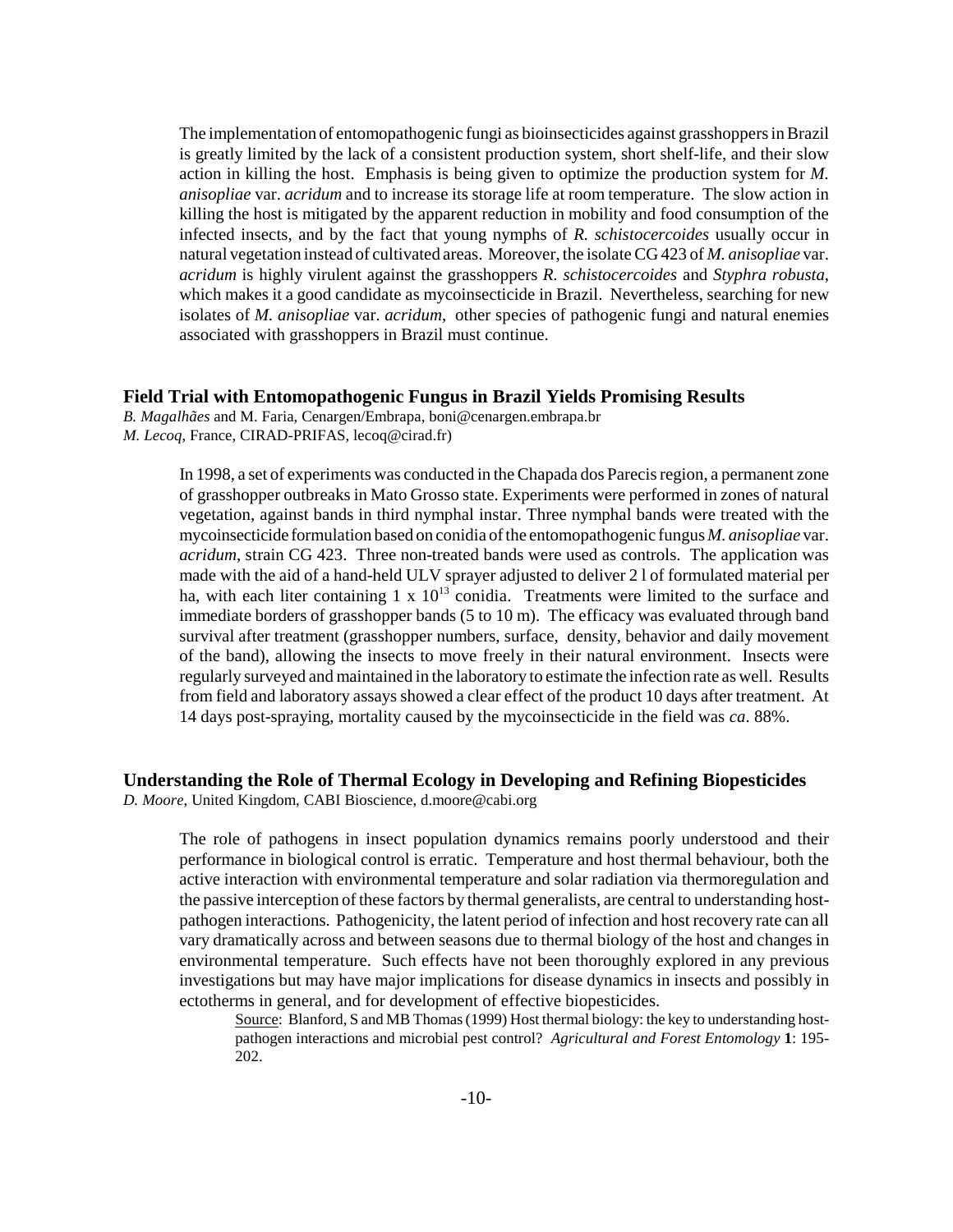### **Formulation and Delivery Methods Critical to Development of Mycoinsecticides**

*D. Moore*, United Kingdom, CABI Bioscience, d.moore@cabi.org

The use of oils has been shown to enhance the efficacy of mycoinsecticides, herbicides and hyperparasitic fungicides. Oils can also enable fungal pathogens to remain active under conditions of low humidity, and thus create opportunities for expanding the (presently limited) range of mycopesticide applications. Formulations of mycoinsecticides in oil present special opportunities when used in ultra-low volume (ULV) applications – and have been proven for acridid control (using aerial conidia of *Metarhizium anisopliae* var. *acridum*). However, for most of the world's agriculture, other nozzles such as hydraulic and air-shear atomizers are the mainstay of pesticide application.

This study focuses on motorized sprayers, capable of achieving good coverage at acceptable (low-medium volume) rates of application. The paper presents some data on the atomisation of oil-based formulations, comparing standard rotary sprayers with various motorized mistblowers. The principles of delivering microbial agents to their target sites are illustrated by estimating the numbers of spores "packed" into each droplet size class.

Source: Bateman, RP and RT Alves (2000) Delivery systems for mycoinsecticides using oil-based formulations. *Aspects of Applied Biology* **57**: (in press).

# **CONTROL: OTHER (IPM, CULTURAL, MECHANICAL)**

**Cultural Control of Grasshoppers via Egg Pod Destruction Not Feasible in West Africa** *C. Lomer*, Turkey, Bilkent University, and J. Langewald (LUBILOSA), lomer@fen.bilkent.edu.tr)

In West Africa, digging up egg pods has often been suggested as a cultural control option. However, careful analysis by the LUBILOSA project of this technology has suggested that for various physical, social and cultural reasons it is not feasible. Further research on the utilization of egg parasitoids as classical biological control agents is recommended in:

Lomer, CJ, RP Bateman, H De Groote, D Dent, C Kooyman, J Langewald, R Peveling and MB Thomas (1999) Development of strategies for the incorporation of microbial pesticides into the integrated management of locusts and grasshoppers. *Agricultural and Forest Entomology* **1**: 71-88.

### **Research Steadily Moves Locust Management in Africa Towards IPM**

*M. Zweigert*, Germany, GTZ GMBH, Matthias.zweigert@gtz.de

Migratory locusts (*e.g,* the desert locust *Schistocerca gregaria*) constitute a permanent threat to agricultural crops in Africa owing to their capacity for virtually unpredictable mass propagation, swarming and transboundary migration. In only a handful of cases can the periodic but irregular plagues of locusts be controlled by the affected farmers themselves. Consequently, locust control measures are implemented by state plant-protection services and supra-regional organizations. These costly control campaigns often have to rely on financial backing from external sources. To date, wide-area control has been conducted almost exclusively with chemical insecticides,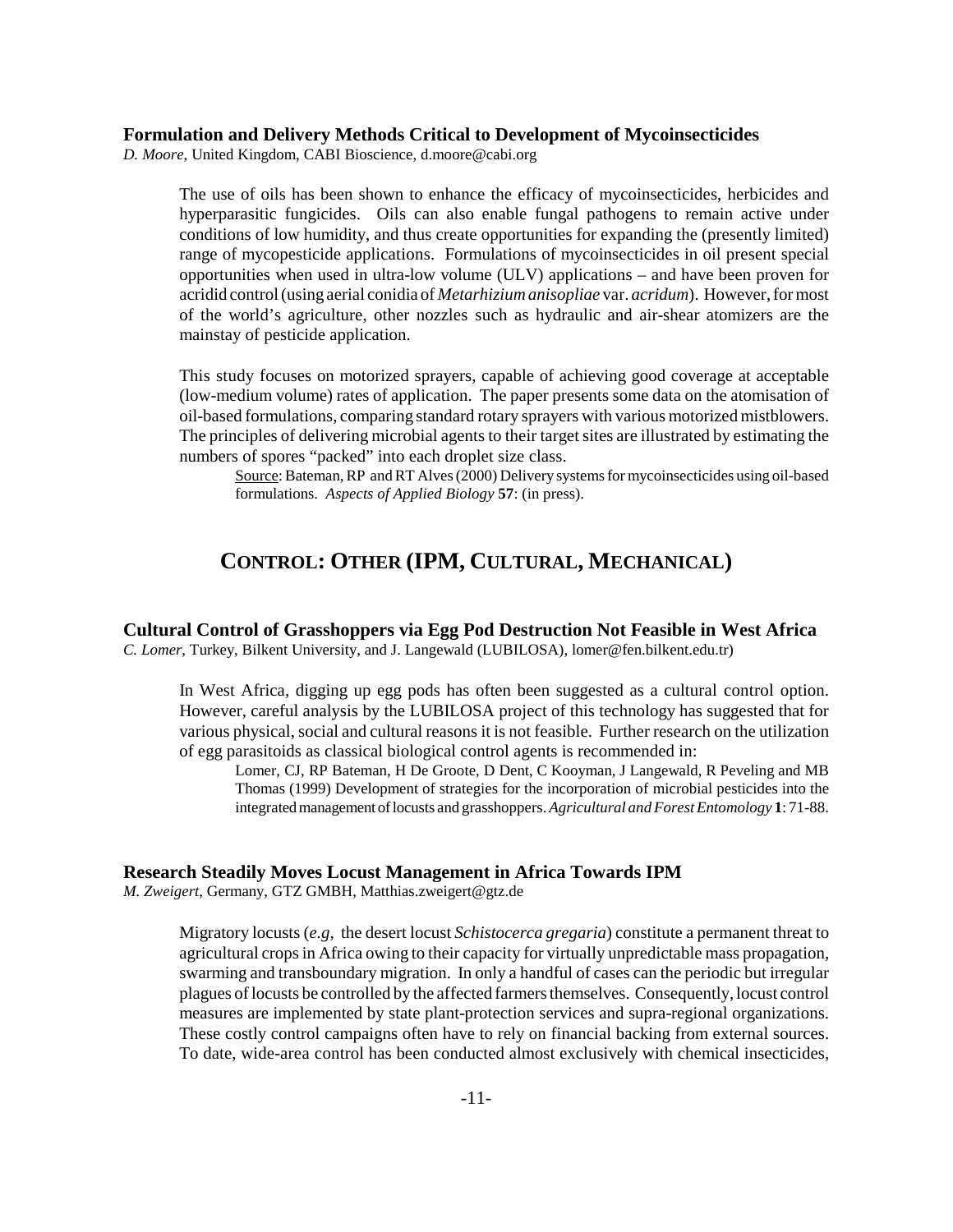which may disrupt the ecosystem and endanger the users' health in the process. Thus, the key to efficient control lies, *inter alia*, in improved early detection techniques. However, since mass outbreaks usually cannot be avoided, ecologically sound locust control methods need to be researched and applied. From 1989 to 1998, research on locust management in Africa has been focused on: 1) inventorying crop losses, 2) developing new prevention and control strategies, 3) preparing biotope maps of selected breeding sites using satellite data, and 4) developing or testing insect growth regulators, (*e.g.*, neem and melia) and entomopathogenic organisms (*e.g., Metharizium*) as alternative control agents.

### **A Cooperative Approach to Implementing IPM Practices for Locust Management in Africa**

*M. Zweigert*, Germany, GTZ GMBH, Matthias.zweigert@gtz.de

Countries affected by locust plagues are supported by GTZ (Deutsche Gesellschaft für Technische Zusammenarbeit) in their monitoring and control efforts and advised on the further development of appropriate strategies. Bilateral emergency aid is provided in the form of: 1) supplies of materials and equipment, and 2) deployment of short-term expert consultants (strategic and economic consultancy services). These consultancies include: 1) training and upgrading measures, 2) preparation of extension, 3) improved early-warning and preventive control techniques, and 4) strategic discussions.

An integrated locust control strategy is developing in cooperation with the United Nations' Food and Agriculture Organization (FAO) within the scope of the Emergency Prevention System for Transboundary Pests (EMPRES), a programme being implemented in the Central Region (*i.e.*, countries in the Red Sea region). EMPRES is focusing on sustainably improving data collection and processing and enhancing communication structures within the countries concerned and with the FAO in Rome. It has also prioritized active support for investigating and developing new control measures.

# **APPLICATION TECHNOLOGY**

### **Differential GPS Enhances Precision and Logistics of Locust Control Programs**

*D. Hunter/P. Spurgin*, Australian Plague Locust Comm., David.Hunter@affa.gov.au / Peter.Spurgin@affa.gov.au

A SATLOC DGPS (Differential Geographic Positioning System) track guidance and data logging system has been purchased by the Australian Plague Locust Commission (APLC) and fitted to a contract spray aircraft (Cessna 185) for evaluation. This aircraft has been used extensively for trials and operational control recently and the increased precision during application has proved the value of such systems especially in featureless terrain where conventional marking of spray runs is very difficult. A procedure for incorporating target data collected by the system into the APLC GIS is currently underway. A requirement for all APLC contract spray aircraft to be equipped with DGPS systems will become mandatory with the next tender.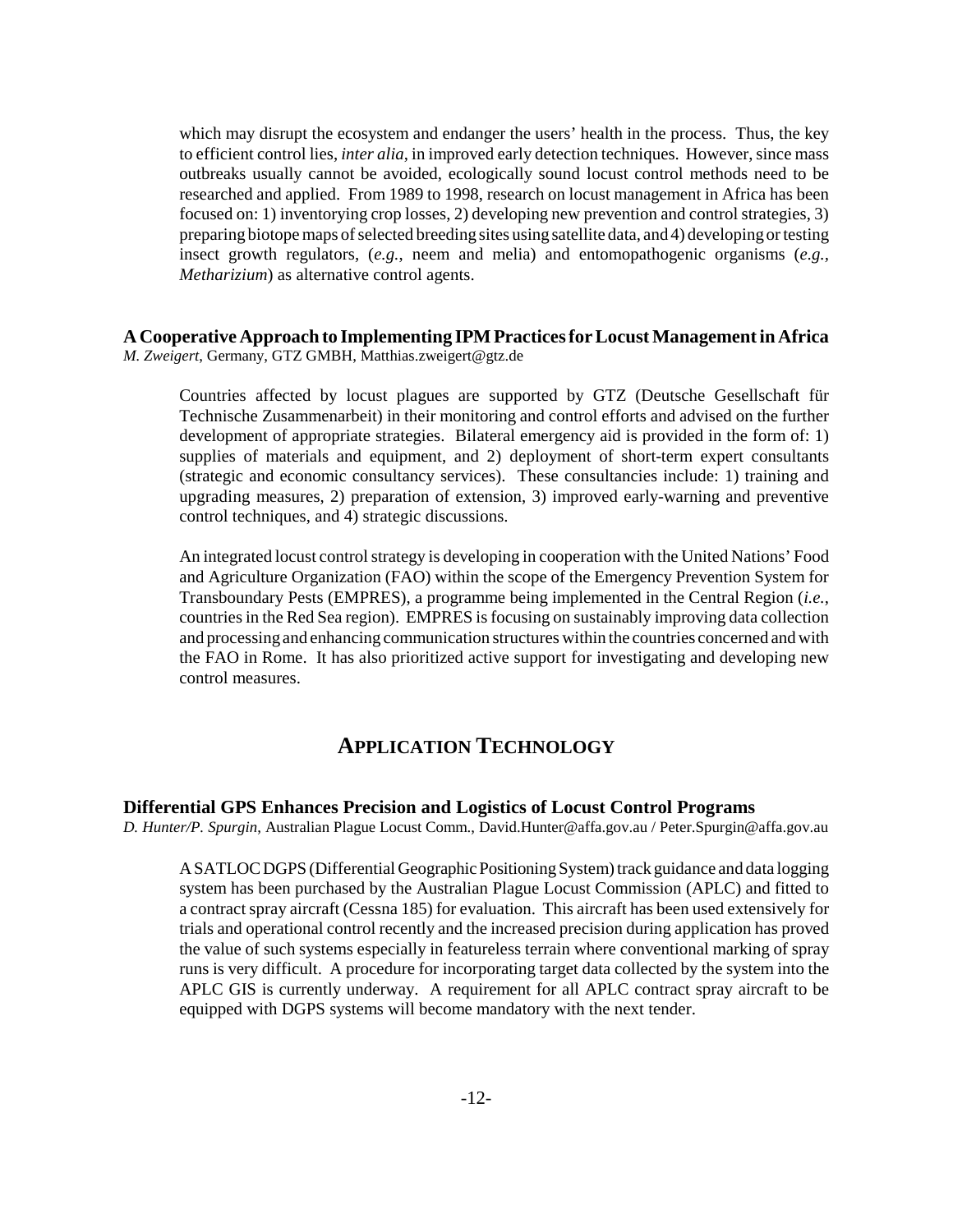### **Helicopters with Hydraulic Atomizers allow "Surgical Strikes" Against Locust Bands**

*D. Hunter/P. Spurgin*, Australian Plague Locust Comm., David.Hunter@affa.gov.au / Peter.Spurgin@affa.gov.au

Treatment of Australian plague locust bands using fipronil (Adonis® 8.5 UL) applied from a helicopter fitted with hydraulic AU7000 Micronair atomizers was evaluated. The maneuverability of this survey & spraying platform and the specialized application equipment allowed direct coverage of bands with a "spot" dose of 2.5 g ai/ha thereby minimizing the area treated within an infested block *e.g.*, 3 to 10 ha within a 100 ha area that otherwise would have received a blanket treatment of 1 g ai/ha if sprayed with a fixed wing aircraft.

# The Powerful Potential of the AgDRIFT<sup>®</sup> Model to Improve Locust Control

*H. Dobson*, United Kingdom, Natural Resource Institute, H.M.Dobson@greenwich.ac.uk)

A computer model called  $AgDRIFT^{\circledR}$  has been developed over a number of years by various organisations in the United States including the Environmental Protection Agency (EPA), the United States Department of Agriculture (USDA) and the Spray Drift Task Force (SDTF). It was developed initially to estimate deposition of materials released from aircraft and more recently to assist with predictions of possible drift events. It is currently used in risk assessments to gauge whether particular pesticide formulations and application regimes are likely to cause problems with off-target contamination. Since ultra low volume (ULV) locust spraying is in effect a drift spraying technique, the model has potential uses in the understanding and refinement of ULV spraying parameters for safer and more effective control. More information and background can be found at the following World Wide Web location: http://www.agdrift.com/agdrift\_web/Agdrift\_intro.htm. The software is currently in version 1 and is freely available (together with support) from Milton Teske (milt@cdiprinceton.com), but a charge will be made for user support in Version 2 (under development, expected June 2000) and subsequent versions.

Although the core of the program is a series of complex calculations, the interface with it is very simple. The parameters such as droplet spectrum, windspeed and emission height are entered and the model will display a graph of downwind deposition (see Figure 1). It can cope with tractor mounted boom-and-nozzle applications, orchard airblast equipment, and aerial spray equipment. The level of interaction is split into three tiers. Tier 1 is a basic level where very few variables are required (or allowed) to be entered; Tier 2 is for more experienced users where many parameters can be changed within certain limits; and Tier 3 where there are no limits to the parameters, but where warning messages appear if parameters are changed outside the normal working range for high volume spraying.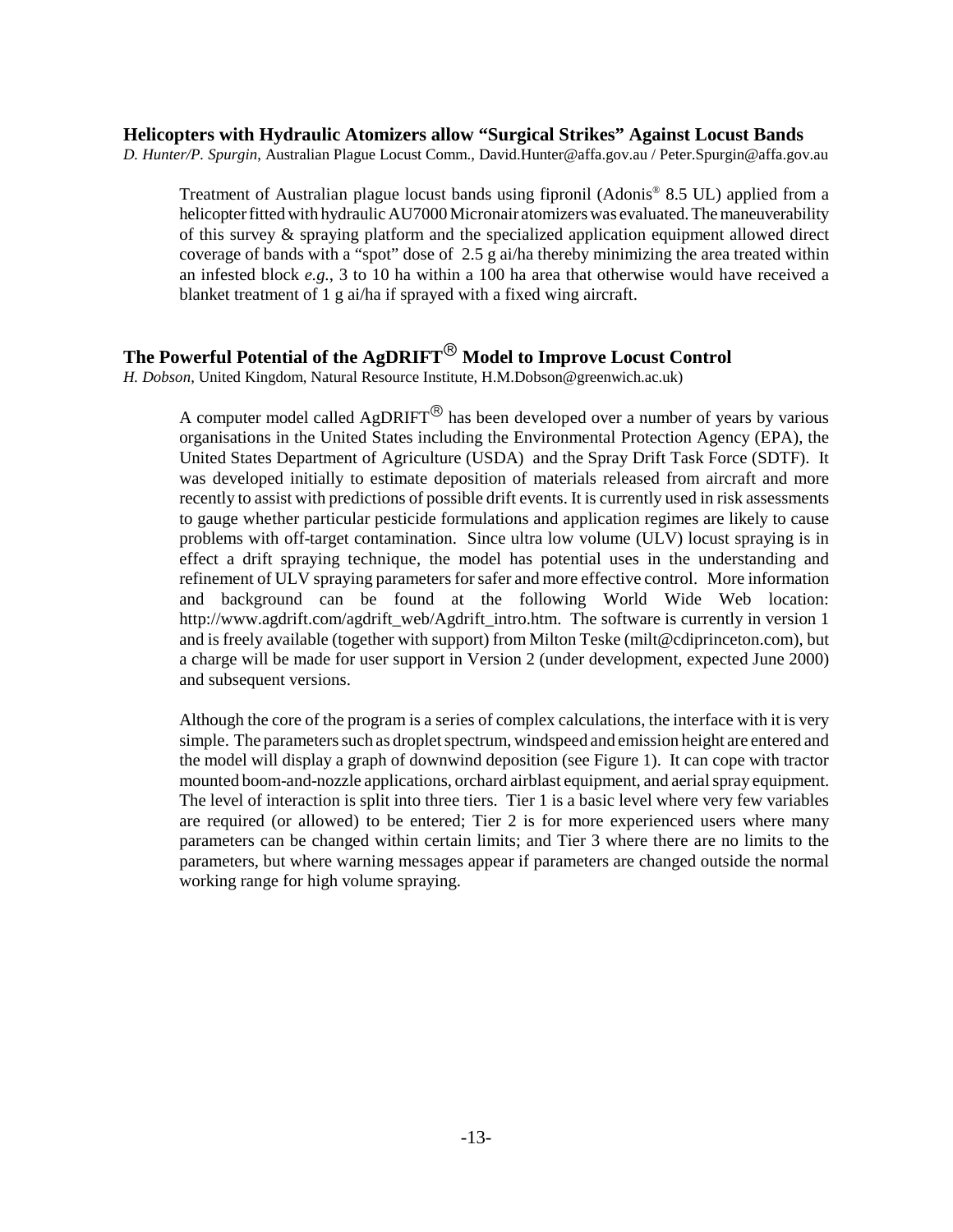

*Figure 1. Downwind deposition predicted by AgDRIFT*<sup><sup>®</sup> for Micronair AU5000 with</sup> *typical locust droplet spectrum, 15 m emission height and 5 m/s wind (other parameters typical).*

Understanding of the influence of parameters on spatial distribution of ULV spraying is limited in most users by the inability to see where the spray is going. Sampling the spray has disadvantages: 1) the array often has insufficient samplers to give more than a few points of data usually at ground level and 2) the most frequently used form of ULV sampler, static oil-sensitive paper, has low collection efficiency for the very important sub-50  $\mu$ m diameter fraction of the spray. There are devices which can help visualise distribution of spray over time after emission such as the Laser Imaging Detection and Ranging (LIDAR) - a laser-based piece of equipment which provides an image of the spray cloud at intervals as it moves through the plane of an oscillating laser beam. However, this equipment is currently expensive and unwieldy. AgDRIFT<sup> $\circledR$ </sup> has possible uses in the following:

- a rough appraisal of whether particular ULV locust spray parameters are likely to give the distribution, deposition and therefore efficacy expected
- a rough assessment of the likely risk that ULV spraying operations in a particular place with particular parameters will contaminate ecologically sensitive areas or human habitations

Further development is planned by the US Forest Service under USDA. A separate model called FSCBG will be rolled into AgDRIFT<sup> $\textcircled{B}$ </sup> to provide active ingredient accountancy, GIS linkages and plan views with isopleths of likely deposition for particular spraying operations, in addition to the single plane deposition profiles currently produced. Mosquito control groups in the United States are considering extending the model to suit their interest in very fine sprays and greater release heights.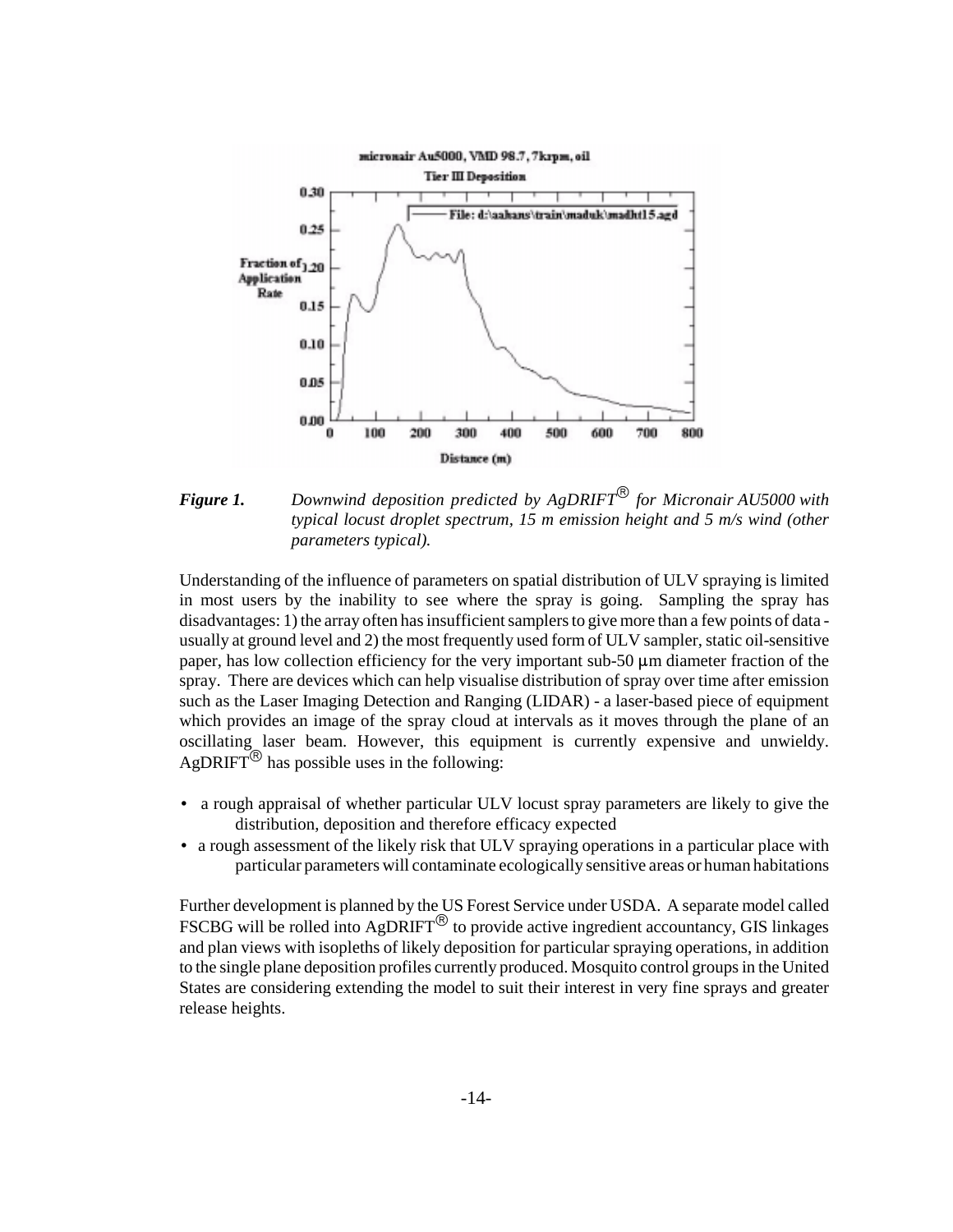In conclusion, AgDRIFT<sup> $\textcircled{B}$ </sup> has potential as a decision support tool in locust spraying operations in that combinations of spray parameters can be given a 'virtual' field test for likely efficacy and then refined accordingly before being tested in the field. It also has potential uses in establishing approximate dimensions of buffer zones around exclusions areas, which can then be validated by field tests. The further development of  $AgDRIFT^{\circledR}$  with the integration of FSCBG functions will improve users' ability to quantify and visualise the likely outcomes of particular ULV locust spraying techniques.

# **Inaugural Tests of Foggers Adapted from Aircraft Engines Appear Promising in Russia**

*M. Sergeev*, Novosibirsk State University, icar@fen.nsu.ru

Aerosol foggers with optimum dispersion were used for control of the Italian locust (*Calliptamus italicus*) outbreaks in the Kulunda steppes of Novosibirsk Region during July of 1999. This technology has been developed by the Institute of Chemical Kinetics (Siberian Branch, Russian Academy of Sciences). Each fogger consists of an aircraft engine mounted on the vehicle. The fogger can be used for spraying both chemical and biological formulations. Optimal size of aerosolic droplets can be selected in the range of 1-50 mkm. The working rate is from 1,000 to 15,000 ha/hr.

In 1999, pyrethroid insecticides (mainly Sumialpha® and Karate®; 2.5% EC) were used for Italian locust management at spray volumes of 0.2-0.4 l/ha. There were three foggers (one of the Novosibirsk Department of Forestry and two of the Institute of Chemical Kinetics) used in this program. Effectiveness of treatments was high, but long-term studies are needed. This appears to be the first attempt to use this type of the fogger in managing a locust outbreak.

### **The Pied Piper Carrier: Vegetable Oil Attracts Grasshoppers into Treated Barriers**

*J. Lockwood*, University of Wyoming, lockwood@uwyo.edu

Reduced Agent-Area Treatments (RAATs) for rangeland grasshopper management and barrier treatments for locust control apply insecticide to fewer hectares in an optimized system of application, while sustaining high levels of efficacy. There remains an opportunity for further economic and environmental cost reductions through the manipulation of grasshopper behavior with plant oils. The use of recently discovered attractants and feeding stimulants of grasshoppers may allow even greater reductions in the amounts of insecticides and protection of non-target organisms in RAATs programs. Fatty acids that attract grasshoppers are abundant in various vegetable oils that can be used as inexpensive carriers of insecticides. These oil-based formulations draw grasshoppers into treated swaths and stimulate feeding on toxic vegetation. This tactic may allow another 33% reduction in pesticide use and treatment costs.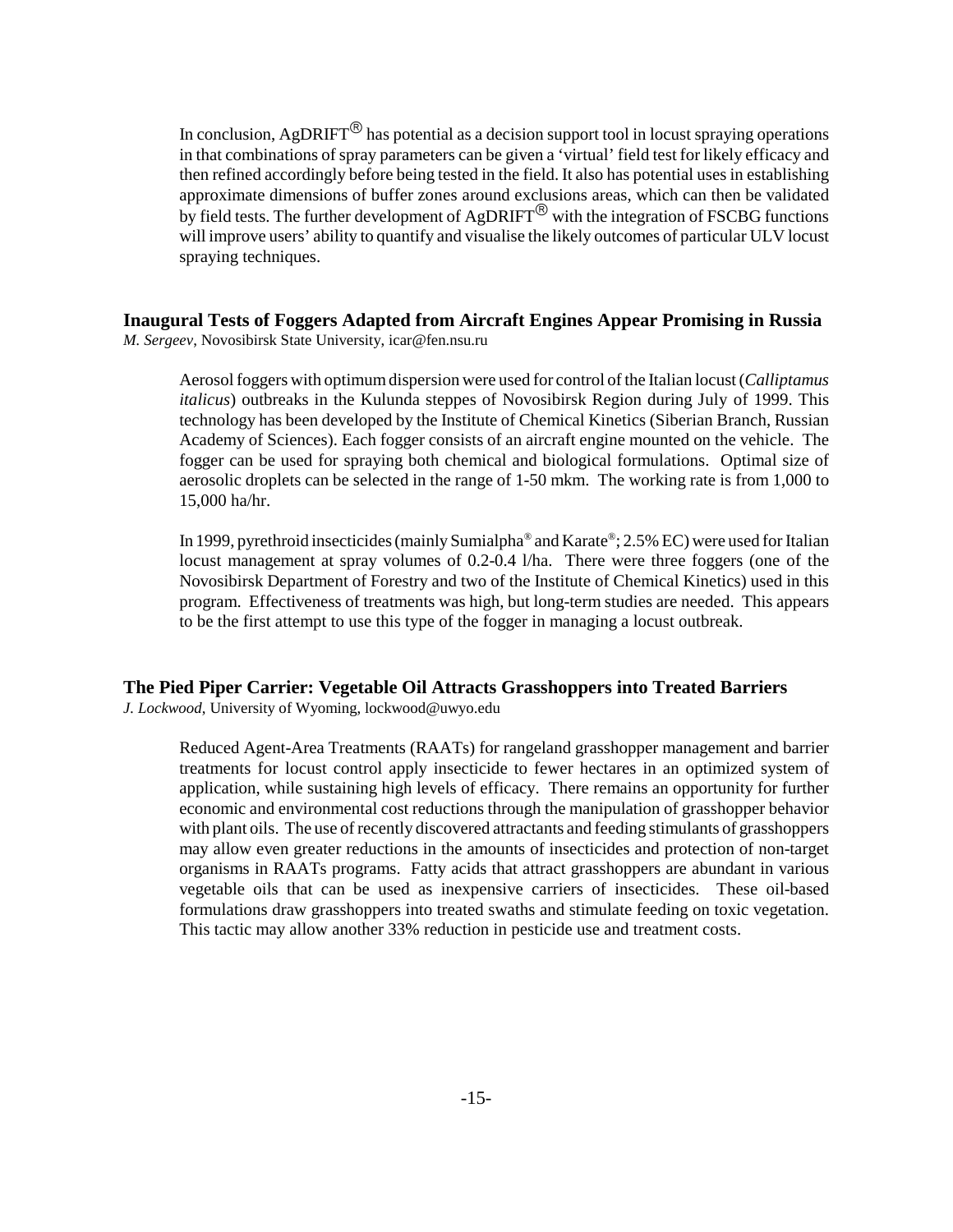### **ENVIRONMENTAL IMPACT**

### **Leading Laboratory in Ecotoxicology of Acridid Control Entering a New Era**

*J. Everts*, FAO, Project LOCUSTOX, locustox@metissacana.sn or locustox@telecomplus.sn

CERES/LOCUSTOX is a Regional Centre created in 1989 by the Senegalese and Dutch governments and the United Nations' Food and Agriculture Organization (FAO). It is specialized in research on ecotoxicology, toxicology and environmental chemistry of pesticides, specifically those used in locust and grasshopper control. The Centre is the main provider of environmental data to FAO's Locust Pesticide Referee Group which evaluates pesticides on efficacy and selectivity for locust control. Its major activities are to: 1) study the effects of pesticide applications in Africa on man, livestock and the environment, 2) collect information useful to decision makers and users for registration and for selective and low risk procurement and use of pesticides, 3) diffuse methods and tools considered to contribute to Good Practice of pest and disease control under sahelian conditions, 4) work in an environment that meets the requirements of Good Laboratory and Field Practices (GLP/GFP/ISO Standards), and 5) provide experienced and internationally acknowledged expertise. By the end of 1999 the Centre will be an autonomous foundation. It has a staff of 25, specialized in terrestrial and aquatic ecotoxicology, mammalian toxicology, environmental chemistry and training.

### **Ecotoxicological Studies Vital to Sound Pest Management Practices in Acridology**

*J. Everts*, FAO, Project LOCUSTOX, locustox@metissacana.sn or locustox@telecomplus.sn

Recent research developments at CERES/LOCUSTOX addressed a number of important issues relevant to the environmental effects of grasshopper and locust control. First, an epidemiology database has been created of the spatial distribution of grasshopper control operations in Senegal from 1988 to 1999. The data will be used to identify risk areas and groups within the population to be monitored. Next, base-level cholinesterase activity has been determined in most livestock species, including camels. The data will be used to investigate (alleged) cases of poisoning after spraying with organophosphate-esters and carbamates. Third, field data have shown that at least one very abundant termite species in the Northern Sahel (*Psammotermes hybostoma*) is extremely vulnerable to long-term effects by pesticides to which it is sensitive. After local depletion, recovery to measurable density level may take 3 years. Finally, field observations on farmers exposed to carbaryl dust, while using various dusting methods showed that the health risk of dusting is limited. Of 135 users, 3% showed a cholinesterase inhibition exceeding World Health Organization standards, and no cases of acute intoxication were recorded. The complete list of publications of the Centre can be found on the Food  $\&$  Agriculture Organization web-site: www.fao.org/News/global/ Locusts/Locustox/Ltoxhome.htm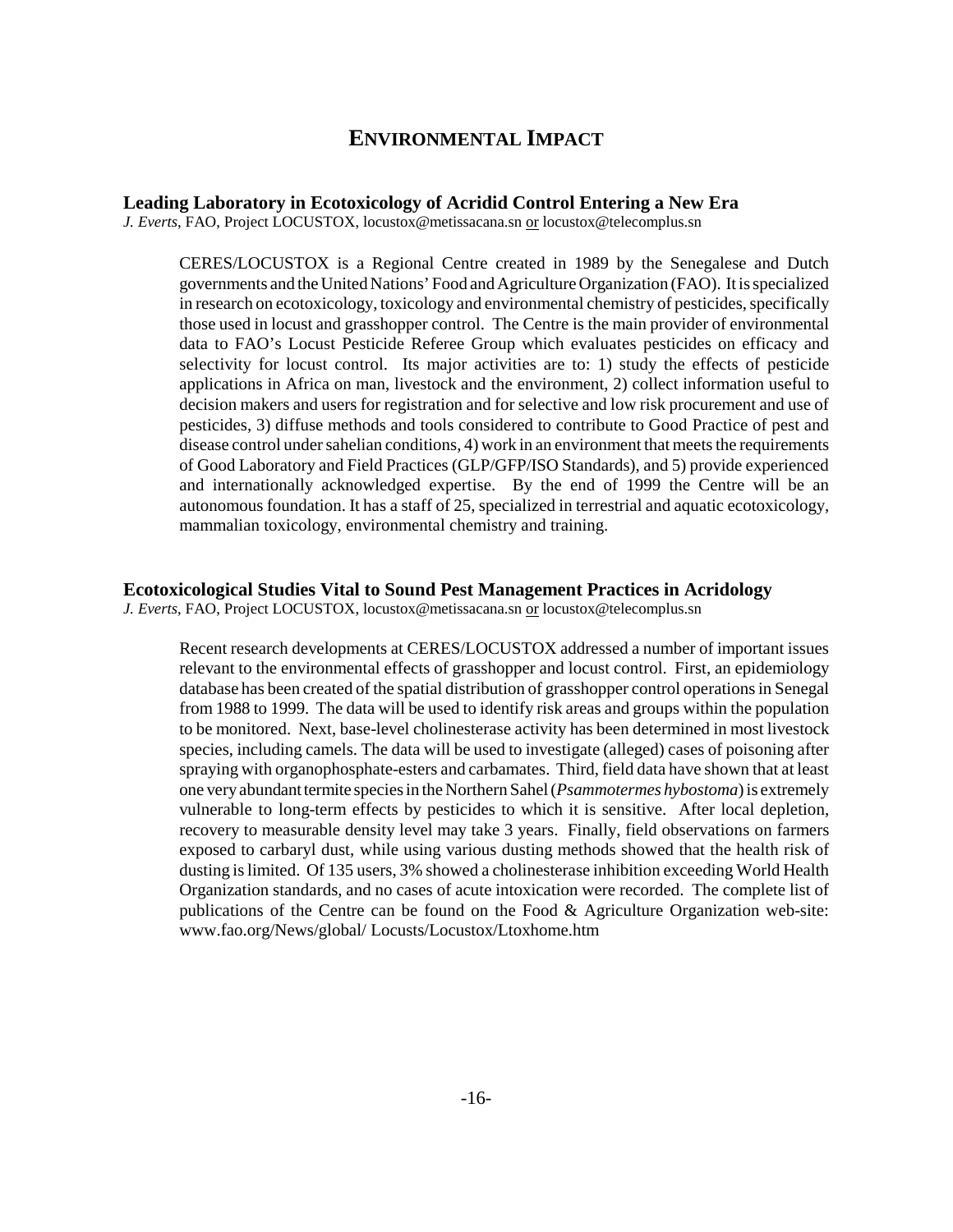### **Biogeographic Analysis Reveals Risks of Locust Control to Biodiversity in Northern Africa**

*R. Peveling*, University of Basel, Ralf.Peveling@unibas.ch

A biogeographical approach to identifying environmentally sensitive areas (*i.e.*, regions of high biodiversity as measured by species richness and areas with high levels of endemism and/or restricted distribution of small mammals, reptiles, amphibians and fish) in the desert locust zone in Africa north of the equator were mapped on a  $1^{\circ}$  grid square. These areas were matched with historical data on the distribution of desert locust in the recession and invasion zone to calculate a Geographical Exposure Index (GEI). This index depicts areas hosting diverse and/or endemic vertebrate faunas (hot spots) which are likely to be subjected to desert locust control operations. The objective is to provide a biogeographical database and decision-making tool for environmentally sound locust management.

Acknowledgement This study and the following studies reported by R. Peveling were funded by the governments of Canada, United Kingdom, Germany, Netherlands and Switzerland. These countries are acknowledged for their support. Cooperators in this project included: S. Attignon (IITA, Benin), S. A. Demba (CLAA, Mauritania), S. ould Ely (CLAA, Mauritania, and ICIPE, Sudan), I. Rieger (NLU), I. Stolz (NLU). For details about our research visit our homepage (1 April 2000) at http://www.nlu.unibas.ch ihttp://www.nlu.unibas.chà

### **Toxicity of Fungal and Chemical Locust Control Agents to Lizards**

*R. Peveling*, University of Basel, Ralf.Peveling@unibas.ch

A laboratory study was conducted in Mauritania to assess the toxicity of prey insects infected with *Metarhizium anisopliae* to *Acanthodactylus dumerili* (Reptilia: Lacertidae). Lizards were fed 3rd instar desert locusts which had been infected 5 days earlier. The locusts were dosed such that they would have died on the feeding day. These locusts were considered to carry a maximum load of fungal toxins. The dose (number of diseased locusts per unit body weight) was higher than that tested in dietary studies with birds during registration. Fipronil (Adonis® 4 UL) was used as a toxic standard to validate the test system and to confirm earlier results. Fipronil was administered orally at 30  $\mu$ g a.i./g body weight. No lizards fed on diseased locusts died during the 3 to 4 week post-exposure period. The measurement endpoints of locomotor activity, food consumption and body weight were similar among treated and control lizards. The  $LD_{50}$  of fipronil was estimated at 30  $\mu$ g a.i./g body weight. Despite this high toxicity, field mortality is unlikely to occur at current dose rates. However, surviving lizards did not fully recover until 4 weeks post-exposure. Locomotor activity, prey consumption and body weight remained significantly lower than in the control group, and mortality gradually increased for weeks after treatment. Further subacute dietary toxicity tests are necessary to fully assess the risk to reptiles.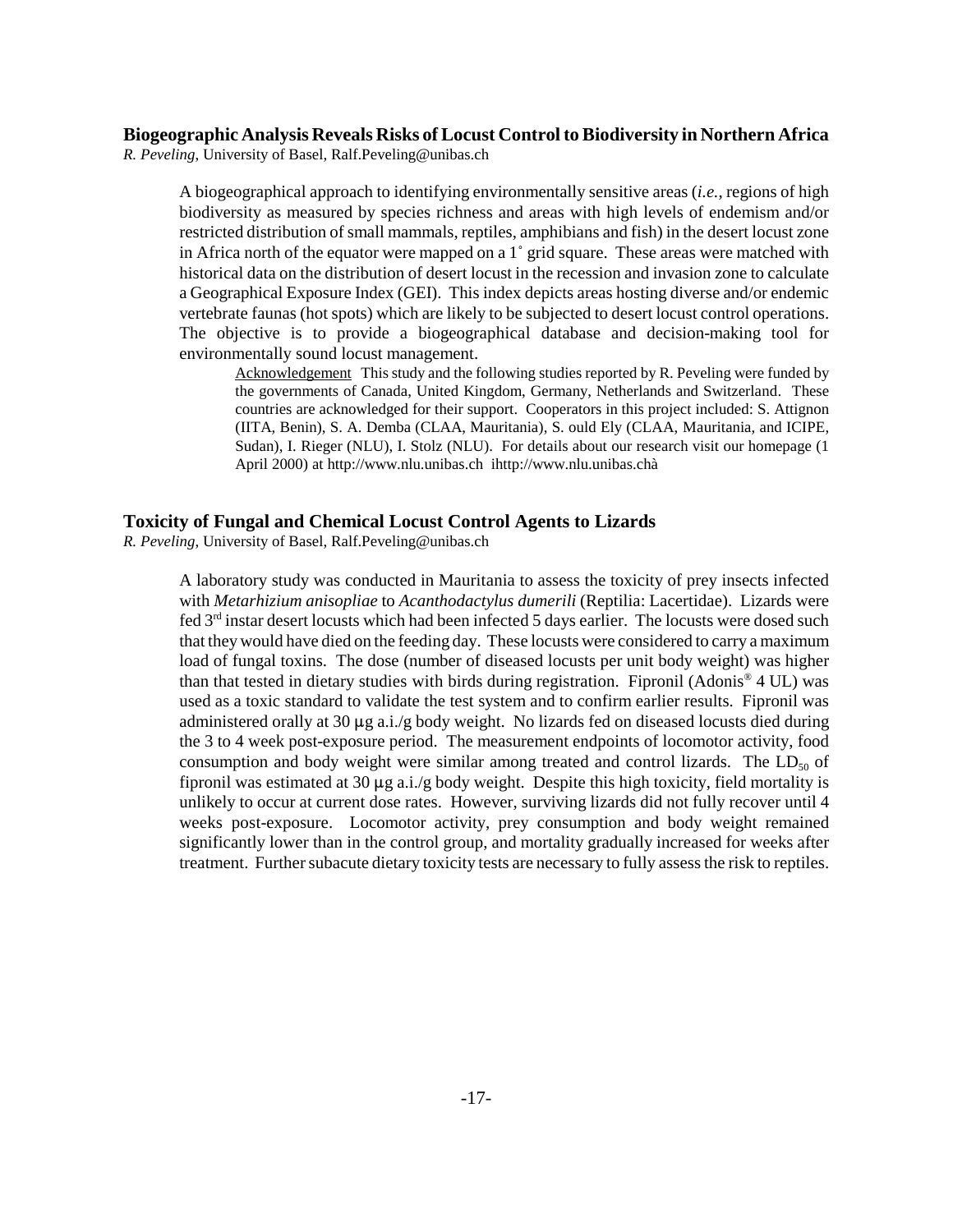### **Environmental Impact of Fungal and Chemical Control Agents on Non-Target Arthropods**

*R. Peveling*, University of Basel, Ralf.Peveling@unibas.ch

In 1997 and 1998, medium and large-scale field trials with the mycopesticide *Metarhizium anisopliae* (Green Muscle®) against Sahelian grasshoppers were carried out in Niger. Spores were sprayed at 5 x  $10^{12}$  conidia/ha. Fenitrothion (220 g a.i./ha, 1997) and fipronil (2 g a.i./ha, 1998) were used as toxic standards. Hymenopteran parasitoids such as Scelionidae, Braconidae and Trichogrammatidae were monitored in millet fields from the tillering stage to maturation. In 1998, epigeal and arboreal savannah arthropods were also monitored. Parasitoids and other nontargets were not adversely affected by the fungus. Even the two chemicals caused only a slight and transitory decline in parasitoid abundance. In contrast, ants (Formicidae) and two herbivorous beetles, *Euryope rubra* (Chrysomelidae) and *Dereodus marginellus* (Cucurlionidae), were significantly reduced by fipronil (80-100%). In the latter two species, no recovery was observed until the end of the trial (7 weeks post-treatment).

### **Fipronil Versus Chlorpyrifos: Which is Softer on Non-Target Organisms in Siberia?**

*I. Sokolov*, All-Russian Institute for Plant Protection, igor@os2897.spb.edu

Two insecticides, fipronil and chlorpyrifos, were selected to evaluate the side-effects of grasshopper control treatments on non-target insects in Russia. Field trials were performed near Ust-Ordynsky, 70 km northeast of Irkutsk in the Baikal region, Siberia. The experimental site was located on terraced slopes of the Kuda River in fields of perennials (cropped with *Bromopsis inermis*) and in natural pastures. The experiments were conducted from 28 June until 25 July on plots that had received blanket treatments of chlorpyrifos (205 g a.i./ha) and fipronil (4 g a.i./ha) and a control plot (without treatment).

Treatments were applied by a tractor fan sprayer with a spray coverage of about 20 m. Applications were carried out on 1 July (chlorpyrifos) and 3 July (fipronil) to control high densities of non-swarming grasshopper adults (9.6 to 11.0 individuals/m<sup>2</sup>). The grasshopper complex consisted of *Aeropus sibiricus*, *Stauroderus scalaris*, *Chorthippus albomarginatus*, *Pararcyptera microptera*, and *Arcyptera fusca*. Arthropods were collected with sweep nets and/or pitfall traps on the following sampling dates: 1 d before treatment and 1, 3, 5, 7, 14, and 21 d after treatment.

The data obtained in this region of Russia support the following conclusions. Sensitivity of taxa to fipronil is mainly determined by the combination of four factors. First, vertical distribution of the organisms' ecological niche must be considered in context of the dispersion of the treatment by the sprayer. In this context grass-dwelling species appear to be more sensitive to fipronil than the ground dwelling taxa (*e.g.*, Thomisidae *vs.* Lycosidae). Second, the width of the niche under consideration (in this case the term "niche" refers to the vertical dispersion of the surfaces in the ecosystem space, where the taxon dwells) is critical. As such, there is a higher sensitivity of the taxa occupying both ground and grass microhabitats, compared with the taxa residing only on the ground (*e.g*., Lygaeidae *vs*. Cydnidae). The third factor is the mode of the taxon's feeding behaviour (*e.g*., chewing or sucking mouthparts). For example, this factor may account for slower recovery of chrysomelids, relative to other herbivores and predators with similar initial declines (*e.g*., Miridae and Chalcidoidea). Fourth, one must consider the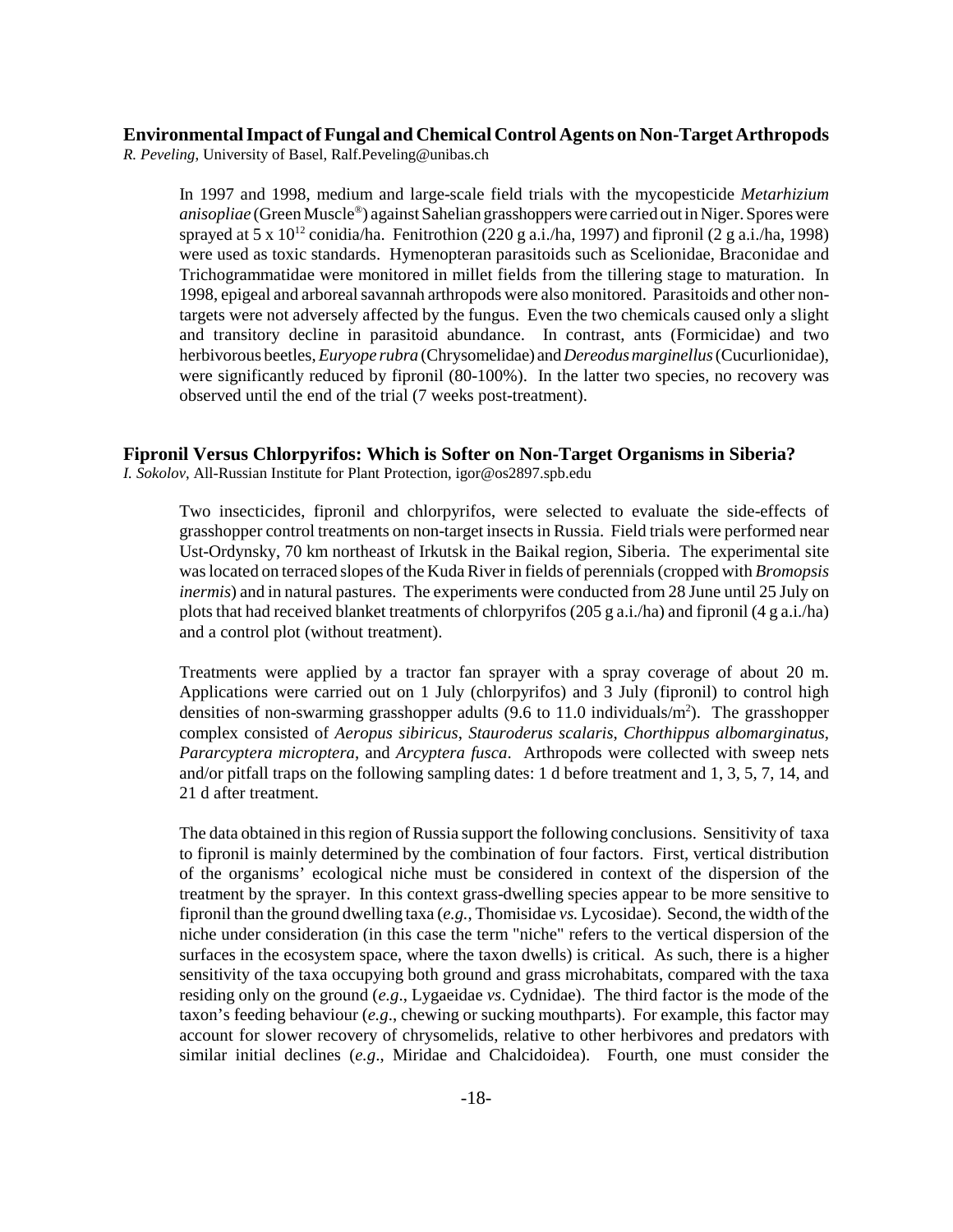peculiarities and extent of locomotor activity (*e.g*., sedentary or flying) in the ecosystem space. This factor leads to the equal sensitivity of the grass- and ground-dwelling cicadellids to fipronil. The former taxon's habitat may be more heavily treated but its locomotion can be characterized as grass-flying (minimizing contact with surrounding surfaces), and although the latter's habitat may be less toxic, its movements create permanent contact with surfaces. The role of other factors, such as a species' sensitivity to insecticide and the structure of its cuticle, have not been systematically investigated.

In terms of the comparative effect of fipronil and chlorpyrifos treatments on non-target arthropods, the most abundant non-target taxa can be divided into four categories according to the relative effect of these insecticides on relative abundance: 1) groups in which the effect of fipronil is greater than that of chlorpyrifos, 2) groups affected by both insecticides nearly equally, 3) groups in which the effect of fipronil is less than that of chlorpyrifos; and 4) groups in which the effect of both insecticides is nominal. The analyzed arthropod families were distributed among the mentioned above categories. Category 1 includes Acrididae, Lygaeidae, Carabidae, and Cicadellidae (from pitfall traps) and Acrididae, Chrysomelidae, Lygaeidae, Miridae, Ichneumonidae, Muscidae, Pyralidae (from sweep netting). Category 2 includes Aranei and Cydnidae (from pitfall traps), and Chalcidoidea and Aranei (from sweep netting). Category 3 includes Dermestidae, Formicidae, and Silphidae (from pitfall traps), and Aphidae, Psillidae, Formicidae, and Agromyzidae (from sweep netting). On the basis of the number of taxa found in category 1, we may conclude that in the ecosystem studied fipronil had more severe effects on the arthropod community than did chlorpyrifos. The cases where the effect of fipronil was less than chlorpyrifos (category 3) warrants further discussion. The representatives of the families belonging to this category are less likely to come into direct contact with the insecticides due to the peculiarities of their mode of life. We suggest that this situation could be explained by the effect of chlorpyrifos vapors, since it is known that it belongs to the group of organophosphate insecticides with highly volatile active ingredients (the evaporative potential of chlorpyrifos is >10-times that of fipronil).

### **SOCIOPOLITICAL AND POLICY ISSUES**

### **Institutional Reorganization to Facilitate Preventive Management of the Desert Locust** *M. Lecoq*, France, CIRAD-PRIFAS, lecoq@cirad.fr

In the Western part of the distribution area of the desert locust, *Schistocerca gregaria*, the coordination of monitoring and control operations currently depends on two organizations: OCLALAV and CLCPANO. The countries directly concerned (Algeria, Libya, Mali, Morocco, Mauritania, Niger, Senegal, Chad, Tunisia) have frequently taken the opportunity to affirm their commitment to the concept of preventive control. However, they recently recognized that the current institutional situation was unsuited to an effective application of preventive control in western Africa. As such, there are now plans to establish a new, single structure of regional cooperation. Such a structure appears necessary to allow effective and sustainable implementation of the preventive control strategy, as proposed within the framework of the EMPRES Program of FAO (Emergency Prevention System for Transboundary Pests Program of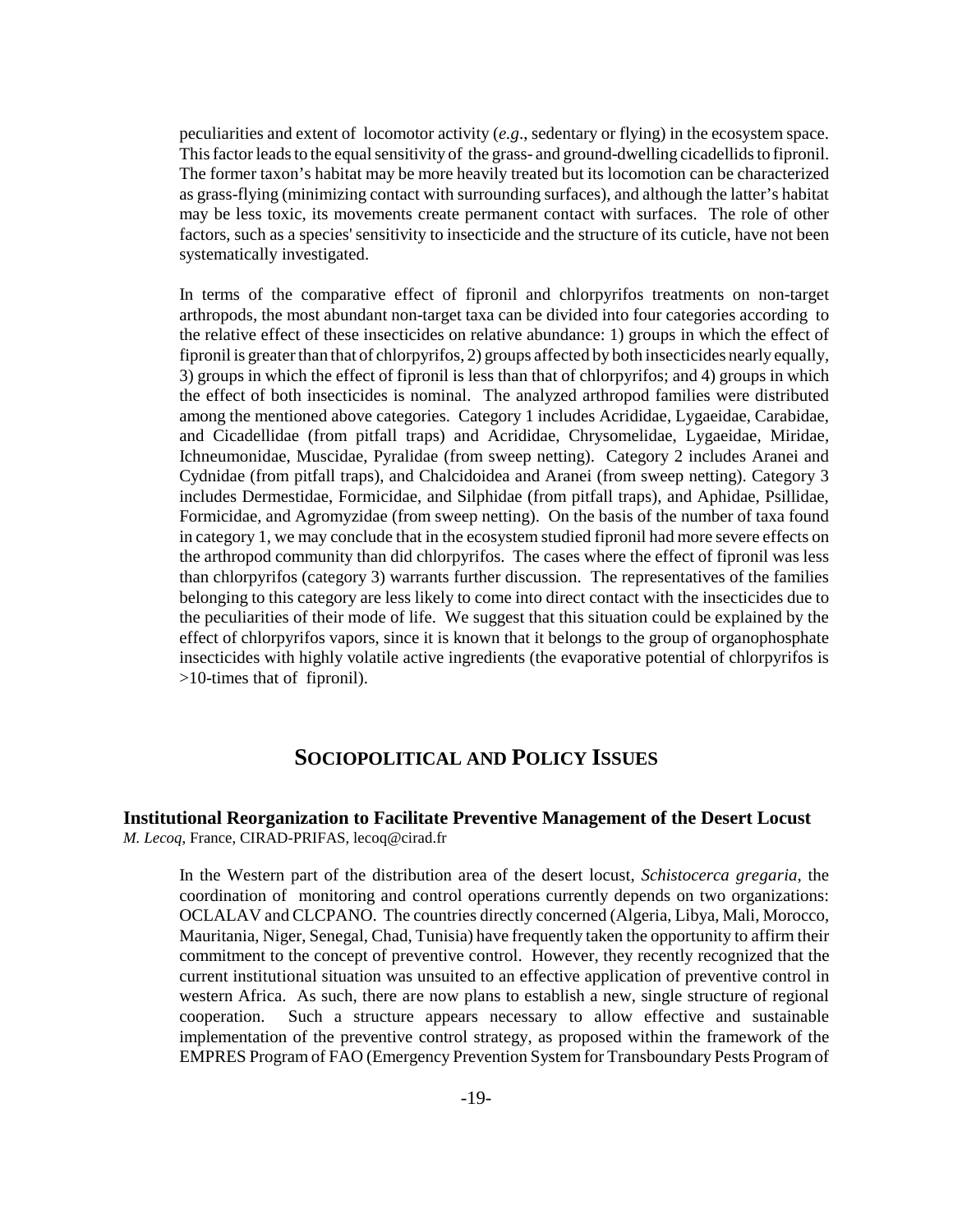the Food and Agriculture Organization of the United Nations) for the western region and to support genuine, regional cooperation. The new institution may be named, "Commission FAO de lutte contre le Criquet pèlerin en région occidentale" ("FAO Commission for Desert Locust Control in the Western Area").

### **National Grasshopper Management Board of the US Identifies Critical Issues**

*J. Lockwood*, University of Wyoming, lockwood@uwyo.edu

The National Grasshopper Management Board of the United States met in January of 2000 to develop and refine policy and management recommendations that are intended to facilitate grasshopper and Mormon cricket control. The Board addressed the needs to: 1) communicate the survey results showing that the outbreak that began in 1998 expanded in 1999, and threatens to be extremely serious in the coming year, 2) increase the efficacy of the US Department of Agriculture's "crop protection" program, 3) complete the environmental documentation necessary to allow the application of diflubenzuron to public lands, and 4) restructure the federal subsidy program for grasshopper control, should congressional funding be restored.

# **OPERATIONS AND LOGISTICS**

### **The Locust Situation in Southern Africa: Good News and Bad News**

*R. Brown*, South Africa, Plant Protection Research Institute, rietdb@plant2.agric.za

Although the brown locust, *Locustana pardalina,* remained in recession in South Africa and Namibia, AAAI Associates Roger Price and Dick Brown continued to interface with the migratory locust (*Locusta migratoria capito*) problem in neighbouring Madagascar. During 1998, a major build-up of migratory locusts led to widespread invasion of the island by emigrant swarms. Despite strenuous intervention efforts, renewed outbreaks developed in the 1998-1999 rainy season, necessitating further emergency control measures.

Altogether, five missions were undertaken to Madagascar. These involved field assessments, aerial surveys, managerial support services for the national locust organisation and product evaluation for international chemical companies (AgrEvo and Bayer). Numerous helicopter missions (one of which almost ended in a near fatal crash!) to evaluate the current locust situation and to provide strategic managerial backup for the locust organisation were completed in Madagascar. One such mission, for example, involved assessing a residual swarming population found in the barrier treatment areas, at the conclusion of the campaign in April 1999. Samples drawn from these swarms were dissected and their degree of cuticle hardness, coloration, fat body content and ovary development determined. From the results obtained with predominantly teneral and immature specimens, it was concluded that the swarms were all of local origin and certainly not immigrants from distant outside sources, as was being asserted by those responsible for this campaign.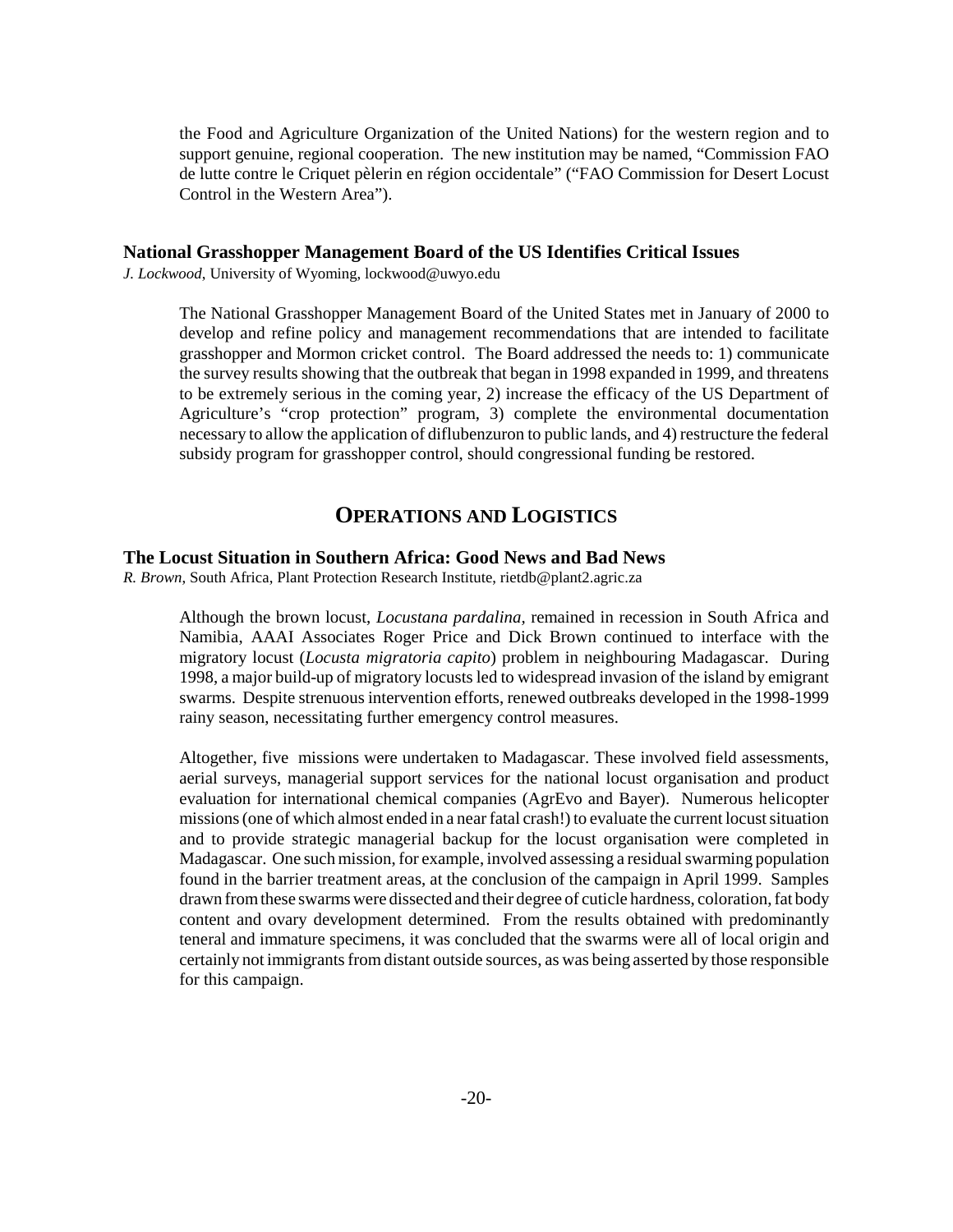### **Current and Future Perspectives of the Migratory Locust Plague in Madagascar**

*M. Lecoq*, France, CIRAD-PRIFAS, lecoq@cirad.fr

Since the early 1990s there has been a gradual population increase of the Madagascar migratory locust, *Locusta migratoria capito*, due to suitable climatic conditions, in particular rain. An outbreak situation was reached in early 1997 and control activities were initiated by the Government with assistance from the donor community and under the overall coordination of the Food and Agriculture Organization of the United Nations. The control strategy was mainly based on the use of barrier treatments with fipronil 7.5 g ai/l against hopper bands and blanket treatments of swarms with deltamethrin 17.5 g ai/l. Farmers were also provided with insecticide powder (propoxur and fenitrothion) to protect their crops. There is a general consensus that the control activities, consisting of 2,954,000 ha protected by barrier treatment and 780,267 ha treated by cover sprays between May 1998 and May 1999, have reduced the locust populations considerably. However, currently the locust situation retains many characteristics of an outbreak, and survey and control activities must be continued over the months and years to come. Medium and long term objectives are to reestablish a preventive control organization, as the scientific basis for such a preventive strategy currently exists in Madagascar.

### **Environmental Changes Precipitate a Serious Locust Outbreak in Indonesia**

*M. Lecoq*, France, CIRAD-PRIFAS, lecoq@cirad.fr

Serious outbreaks of oriental migratory locusts, *Locusta migratoria manilensis*, have been reported on different islands of the Indonesian archipelago since early 1998, especially in southern Sumatra, but also in Java, Kalimantan (Borneo), Sumba, Timor, Sulawesi (Celebes), and Flores. In the long term, the intensive deforestation that has been under way over the last 20 years is certainly partially responsible for these outbreaks. The drought that prevailed in the region in 1997 also seems to be a major recent factor that prompted these outbreaks. In 1999, the situation continued to be serious in several islands, especially in Sumba. By the beginning of January 2000, swarms of millions of locusts were described arriving on Waingapu city in the Eastern part of Sumba.

### **The Success Story of Desert Locust Survey and Control in Pakistan**

*M. Moshin*, Pakistan, Ministry of Food, Agriculture and Livestock, mdm@cyber.net.pk

Pakistan is invaded by the desert locust, *Schistocerca gregaria*, twice a year. The area is arid and in some years above average rainfall is received which encourages vegetation and makes large areas available for oviposition and development of locusts. There are two breeding seasons/zones: Baluchistan province is the winter/spring zone while Sindh and Punjab are the summer breeding zones. There is a small overlapping area of Lasbela. The total area under invasion is 300,000 sq. km, of which 70% is in Baluchistan. At stake are the major field crops, orchards, and plantations worth *ca*. \$9 billion to the nation's economy. The potential damage liable to occur in this region has been estimated at 50% of the global loss through this pest (Bullen, 1969). Hence, the desert locust survey and control work had been a priority job of the workers of the Department of Plant Protection.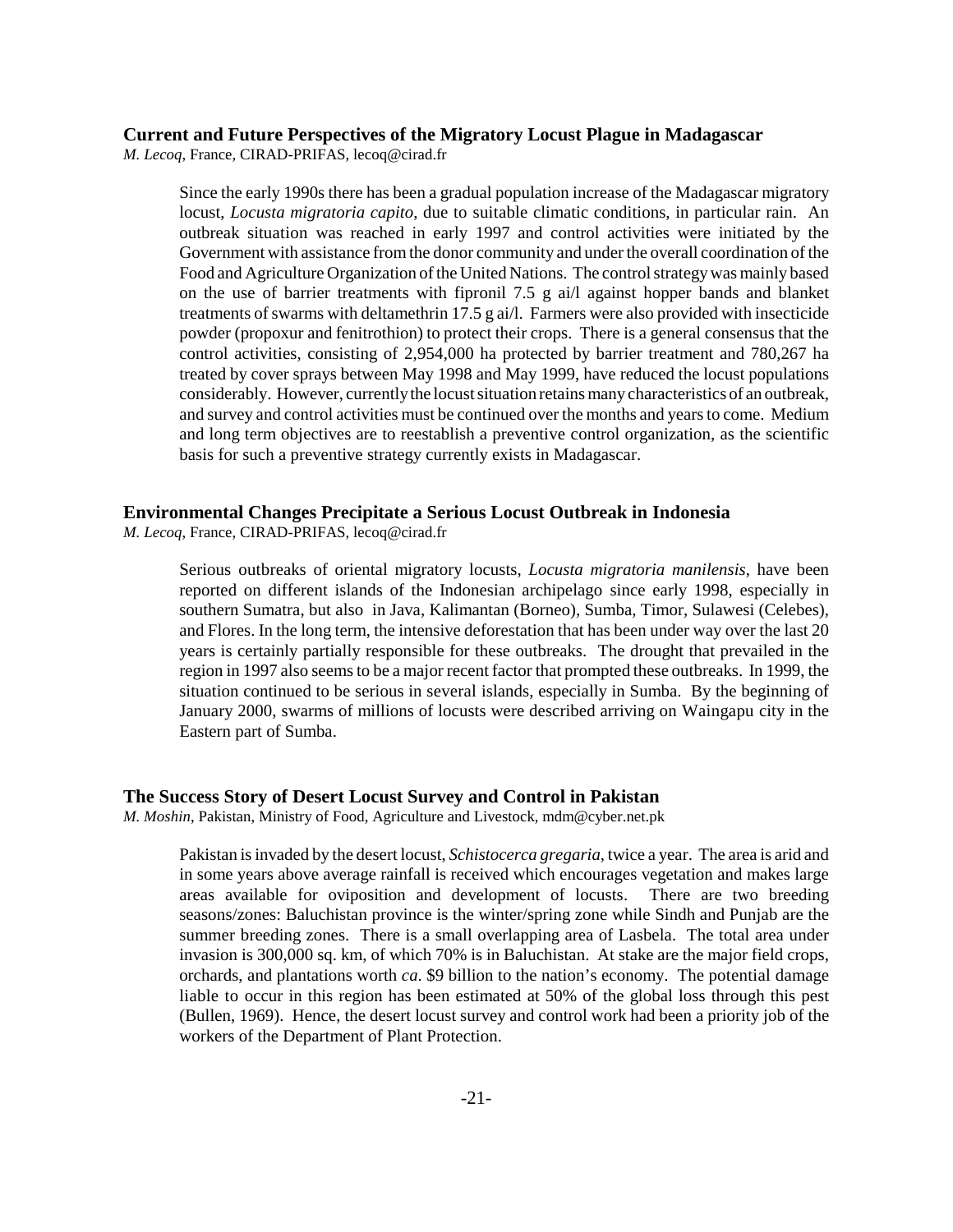The department has a network of outposts adequately staffed and equipped. Sufficient quantity of effective and safe pesticides is kept, and 21 aircraft and >100 vehicles are maintained for survey and control. The survey period is February to May in Baluchistan and June to October in Sindh and Punjab, while year around watch is kept over Lasbela. The assessment of locusts and habitats in recessions and search for swarms and hoppers during outbreaks is undertaken as per "The Desert Locust Guidelines II", Survey (FAO, 1994). Aerial survey is sometimes undertaken to locate swarms and vegetation cover. Locust reports including forecasts are sent fortnightly to national headquarters and FAO Rome through electronic media. During an outbreak, the information flow is nearly instantaneous. Pakistan had upsurges during 1949 to 1962, 1964 to 1965, 1972 to 1976, 1978, 1983, 1989 to 1990, 1993, and 1996 to 1997; the recession period being intermingled. To give an idea of the magnitude of locust activity, the following figures on the population densities and areas of infestation in Pakistan are presented:

| Year | Swarms (No.) | Groups/hopper bands (No.) | Area infested $(km^2)$ |
|------|--------------|---------------------------|------------------------|
| 1978 | 350          | 150000                    | 39000                  |
| 1983 | 96           | 21945                     | 8000                   |
| 1989 | 39           | 2193                      | 5316                   |
| 1993 | 497          | 66254                     | 19000                  |
| 1997 | 441          | 25349                     | 1800                   |

Keeping in view the high vulnerability of the crops, the above mentioned locust activity over such a large infested area would have shattered the economy. Thanks to survey and forecasting that initiated early control campaigns, the swarms and hoppers were successfully controlled by ground and aerial pesticide application mainly through ULV technique. As a result, the entire cultivated area remained safe. These activities have helped to protect the national crop wealth efficiently, economically and safely and have earned the appreciation of growers, traders and administrators. For instance, a gold medal was conferred upon the department by the Karachi Cotton Association for high quality work in 1993. Sustained efforts will continue and for further improvement, the assistance of donors in procuring vehicles, replacing old aircraft, and training workers in satellite imagery analysis and ecological studies is required.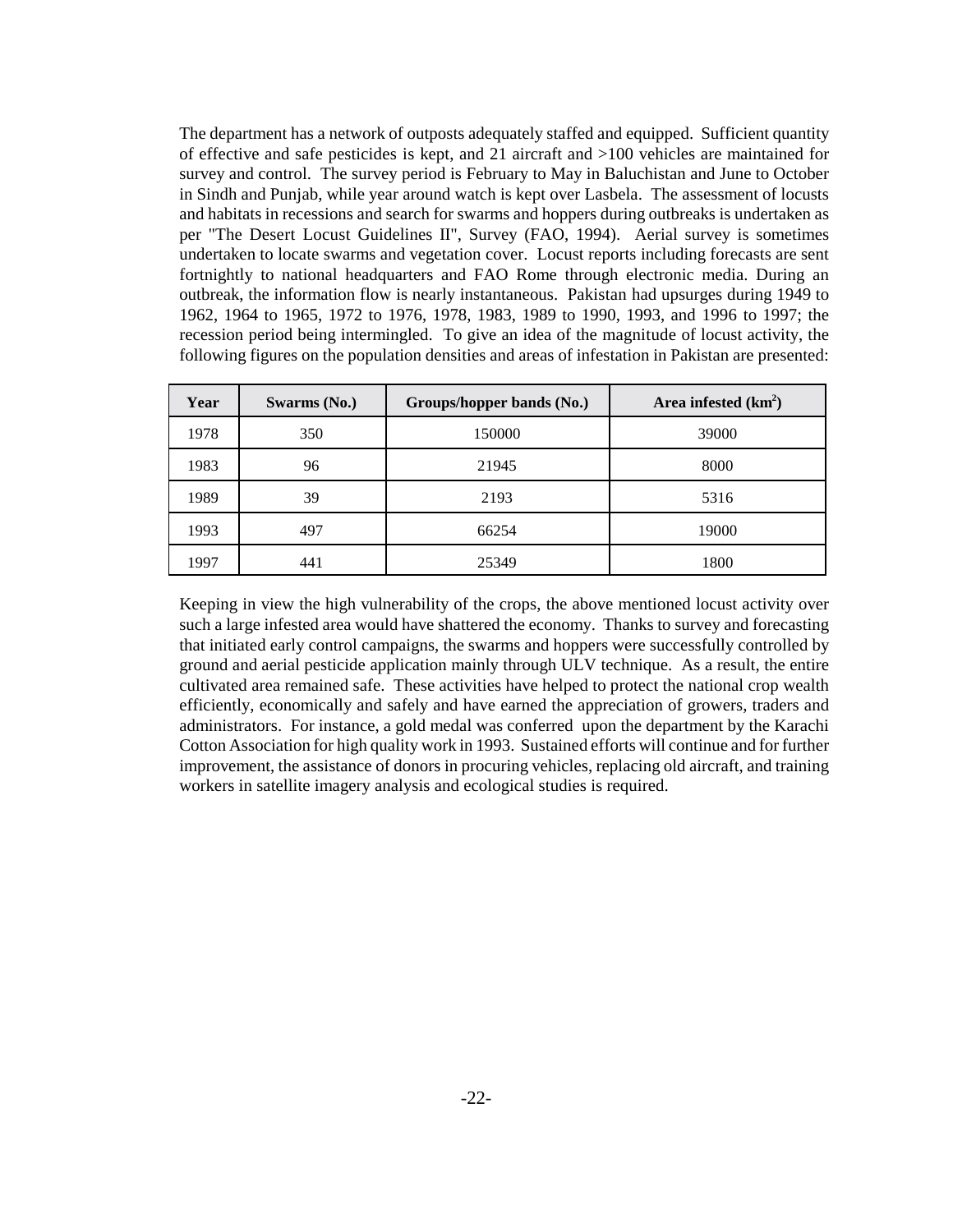# **COMMUNICATIONS: TRAINING, WORKSHOPS AND MEETINGS**

### **Training Assures Safe and Effective Use of Dust Applicators in Madagascar**

*R. Brown*, South Africa, Plant Protection Research Institute, rietdb@plant2.agric.za

Training on the correct use and calibration of certain manually operated dusters in use in the south of Madagascar was given in concert with the control programs. Brief guidelines were drawn up and issued to NGO field operators working with such equipment.

### **Workshop on Management of Migratory Pests Identifies Priorities in Southern Africa**

*R. Price,* Plant Protection Research Institute, Rietrep@plant2.agric.za

A workshop entitled "Migrant pests of Agriculture in southern Africa: Research priorities" was held at the Plant Protection Research Institute (PPRI) in Pretoria, South Africa, from 24 to 26 March 1999. The workshop was sponsored by the British Government's Department for International Development (DFID) Crop Protection Programme and was organized by the PPRI and the Natural Resources Institute, University of Greenwich, UK. The workshop was attended by 65 delegates from 7 southern African countries as well as delegates from the United Kingdom, the Food and Agriculture Organization of the United Nations, and the international red locust control organization (IRLCOSCA).

The aim of the workshop was to identify strategies that could be developed to improve the forecasting and control of locusts, quelea birds and armyworms within the southern African region. The workshop effectively summarized the knowledge base on the relevant migrant pests and described the control strategies currently employed. The priorities for future migrant pest research within the region were identified and the possible uptake pathways assessed. Research linkages and partnerships were identified and a range of project proposals has since been submitted to DFID for possible donor funding.

The summary report of the workshop detailing the research priorities is available on the World Wide Web at http://www.arc.agric.za/lnr/institutes/ppri/migrant/main.htm

**Locust and Grasshopper Control Conference Addresses Emerging Crisis in Kazakhstan** *R. Brown*, South Africa, Plant Protection Research Institute, rietdb@plant2.agric.za

A round table locust and grasshopper control conference between the Plant Protection Institute, Almaty and certain international chemical companies (AgrEvo and Rhône-Poulenc) was held in the Republic of Kazakhstan. In addition to extensive discussion of the emerging crisis of locust and grasshopper outbreaks in Central Asia, a keynote paper delivered on brown locust control in South Africa stimulated much discussion.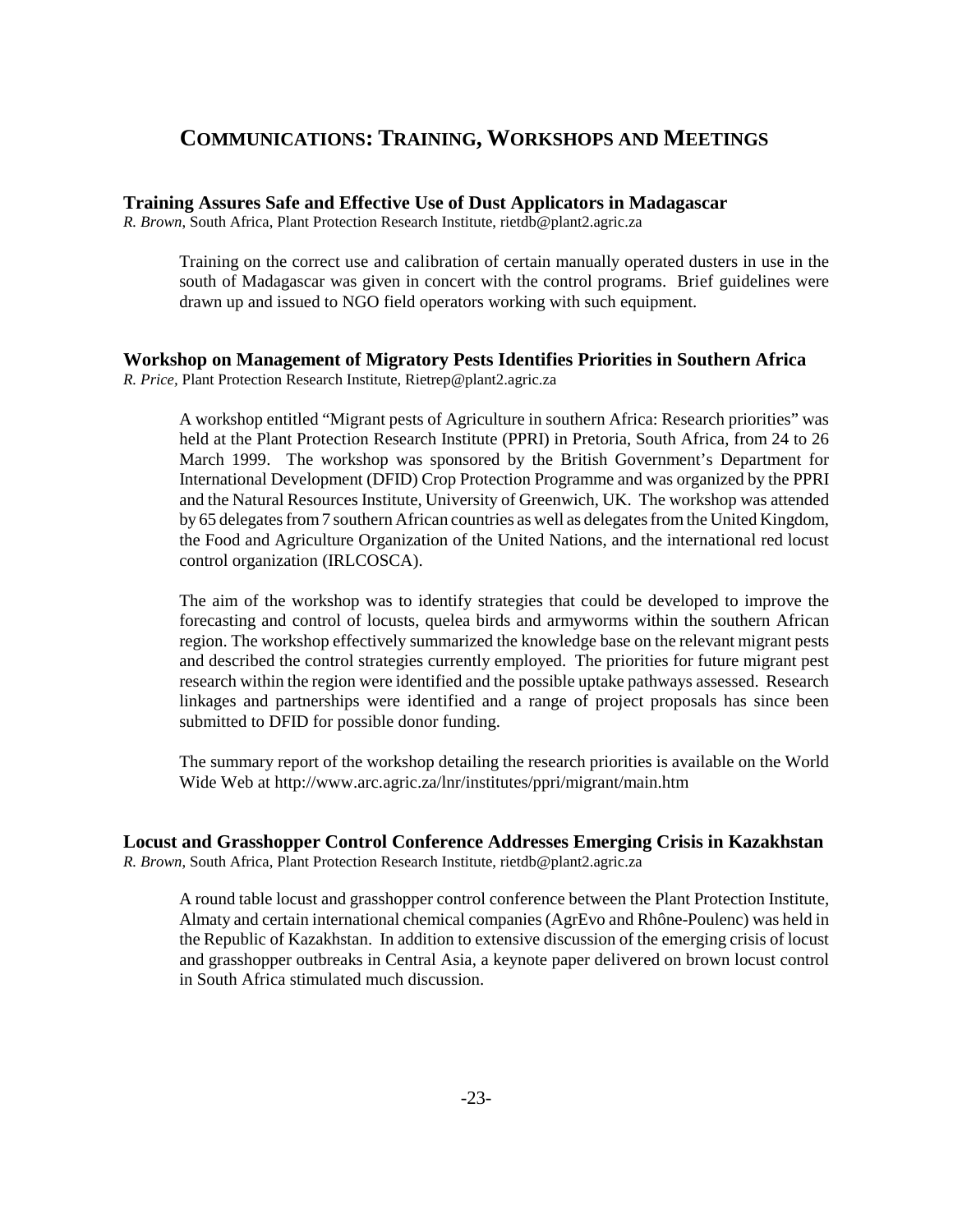### **Italian Locust Workshop Planned for West Siberia**

*M. Sergeev*, Novosibirsk State University, icar@fen.nsu.ru

A special regional workshop will be organized to discuss the Italian locust (*Calliptamus italicus*) problem in West Siberia. This workshop probably will be held in Barnaul or Slavgorod (Altai Region) in March, 2000.

# **Locust Monitoring and Control Training in Indonesia: Capacity Building in Action**

*M. Lecoq*, France, CIRAD-PRIFAS, lecoq@cirad.fr

For 2 years, several islands of the Indonesian Archipelago were subject to serious outbreaks of migratory locust, *Locusta migratoria manilensis*. To face the situation, a training seminar was organized from 12 to 17 July, in Kotabumi, southern Sumatra (Lampung Province) by the Ministry of Agriculture with the contribution of three CIRAD-PRIFAS experts. Twenty-nine participants from Food Crop Department and Plantations of 10 Provinces affected by locust infestations, attended the seminar. The purpose of the seminar was to help Indonesian operators to comprehend migratory locust dynamics, survey and application techniques, in order to overcome outbreaks. Lectures, tutorials and practice sessions were undertaken on the main aspects of the biology and ecology of the migratory locust, as well as on spraying methods and techniques. Some relevant insecticides usually recommended in locust and grasshopper control were introduced. The ultra low volume (ULV) spraying technique was presented, along with its potential applications in context of local conditions.

### **Training Opportunities in Biocontrol Sharpen the "Cutting Edge" of Pest Management**

*C. Lomer*, Turkey, Bilkent University, and J. Langewald (LUBILOSA), lomer@fen.bilkent.edu.tr)

A United Nations' Food and Agriculture Organization (FAO) training workshop on the development of biological pesticides for use against migratory pests was held in Ankara, from 24 May to 3 June 1999 at the Plant Protection Central Research Institute.

For more information, see http://www.fen.bilkent.edu.tr/~lomer/Sunnpw/Sunnpw.html

A training course for African insect pathologists was held at Virginia Polytechnic Institute in December 1999, hosted by Dr. R. Humber (CILSS/FAO/VPI/IIT).

A workshop on biopesticide regulation and registration is being planned for April 2000, in Bamako, Mali. Details are pending.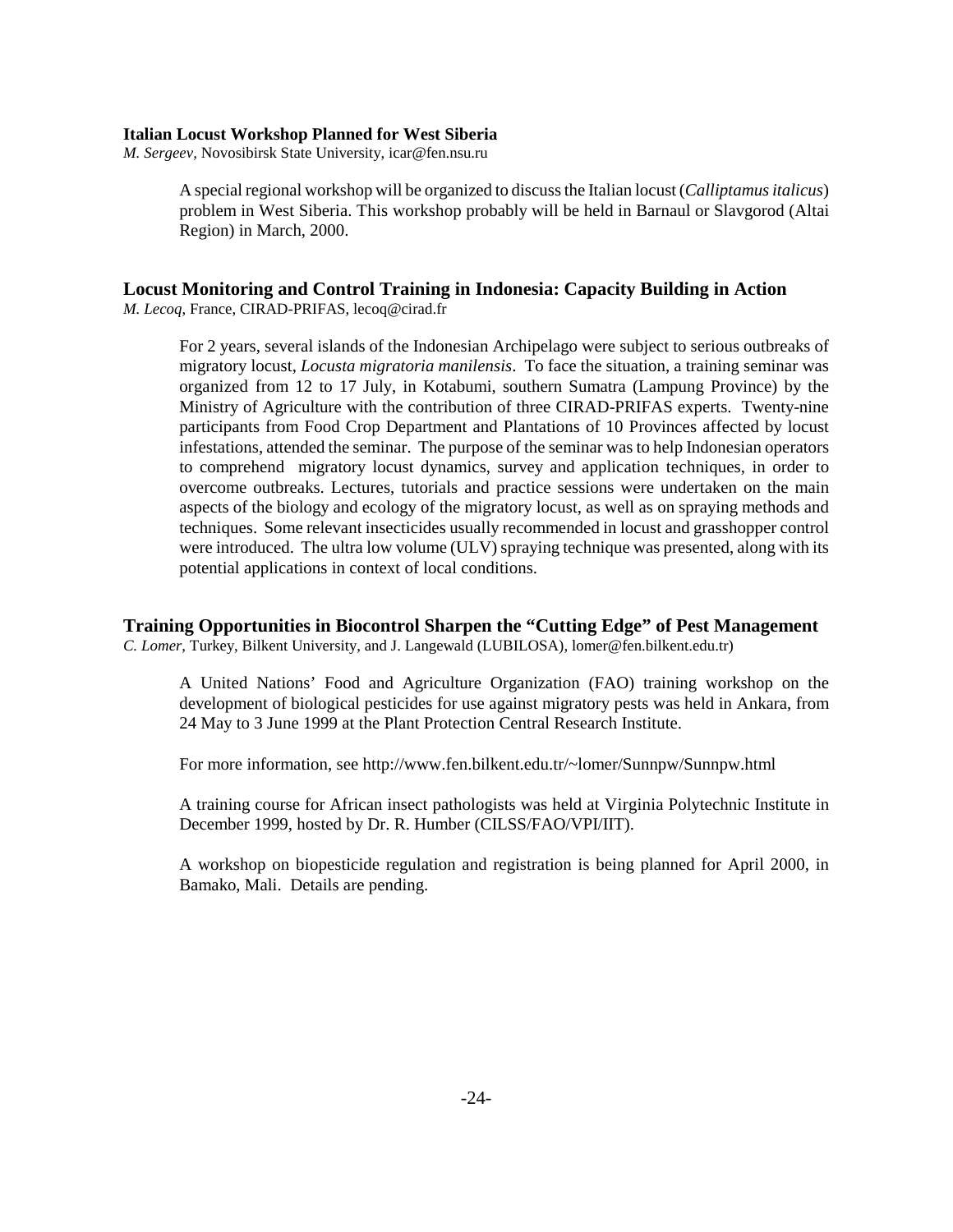### **International Workshop Addresses Risks of Grasshopper Outbreaks and Management**

*J. Lockwood*, University of Wyoming, lockwood@uwyo.edu

A NATO Advanced Research Workshop (co-sponsored by AAAI, The Orthopterists Society, and Rhône-Poulenc) on "*Acridogenic and Anthropogenic Hazards to the Grassland Biome: Managing Grasshopper Outbreaks without Risking Environmental Disaster*" was held in September in Estes Park, Colorado. There were 21 participants from 11 nations in attendance, and the proceedings of the workshop will be published by Kluwer as Grasshoppers and Grassland Health.

### **COMMUNICATIONS: PUBLICATIONS**

### **Grasshopper Guide for Argentina Provides Vital Tool for Pest Managers**

*C. Lange*, Argentina, CEPAVE, lange@mail.retina.ar

The National Institute for Agrarian Technology (INTA) from Argentina has just released a brief, concise guide-type publication for the recognition and management of the most common grasshopper species in areas of Córdoba and Santa Fé provinces (Salto & Beltrame, 1999), a much needed tool for ranchers in the region. The contribution includes diagnostic keys, color pictures, and management briefings for 24 species. A list of insecticides registered for grasshopper control at the national level by the responsible authority (SENASA) is included, much valuable information that sometimes is not easily at hand.

Salto, CE and R Beltrame (1999) Manejo y reconocimiento de tucuras del Centro Oeste de Santa Fe y Centro Este de Códoba. INTA Rafaela, *Pubil. Téc. 59*, 23 pp. (In Spanish).

### **Progress in Biocontrol of Grasshoppers and Locusts: Formulations, Fungi, and Forecasts**

*C. Lange*, Argentina, CEPAVE, lange@mail.retina.ar

- *J. Lockwood*, University of Wyoming, lockwood@uwyo.edu
- *C. Lomer*, Turkey, Bilkent University, and J. Langewald (LUBILOSA), lomer@fen.bilkent.edu.tr)
- *D. Moore*, United Kingdom, CABI Bioscience, d.moore@cabi.org
- *R. Price,* Plant Protection Research Institute, Rietrep@plant2.agric.za
	- Bateman, RP and RT Alves (2000) Delivery systems for mycoinsecticides using oil-based formulations. *Aspects of Applied Biology* **57**: (in press).
	- Blanford S and MB Thomas (1999) Host thermal biology: the key to understanding hostpathogen interactions and microbial pest control? *Agricultural and Forest Entomology* **1**: 195-202.
	- Cherry, AJ, NE Jenkins, G Heviefo, R Bateman and CJ Lomer (1999) Operational and economic analysis of a West African pilot-scale production plant for aerial conidia of *Metarhizium* spp. for use as a mycoinsecticide against locusts and grasshoppers. *Biocontrol Science and Technology* **9**: 36-51.
	- Cigliano, MM y S Torrusio (1999) Sistemas de Información Geográfica y plagas de insectos. *Ciencia Hoy* **9**: 34-42. (In Spanish).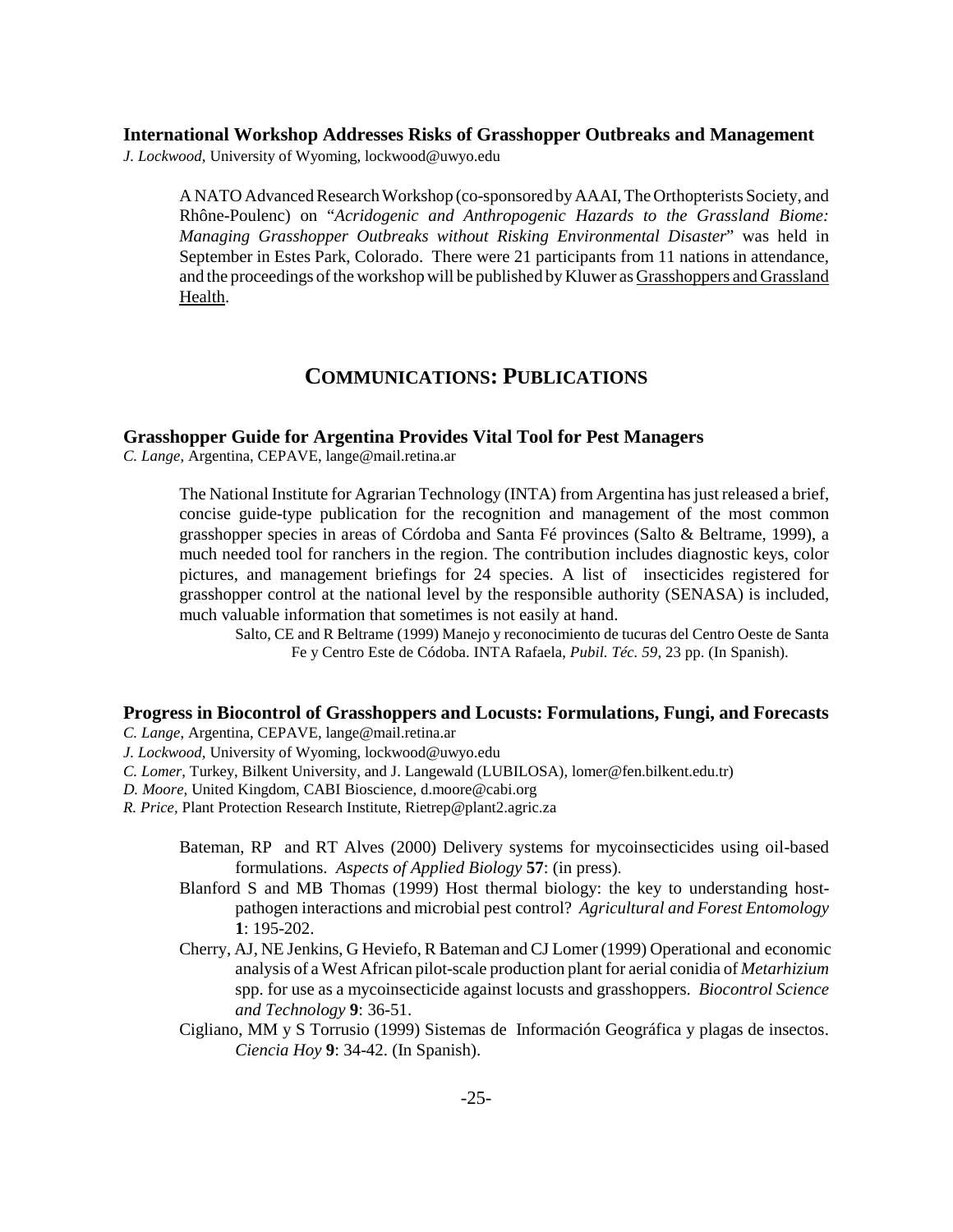- Johnson, DL (1997) Nosematidae and other agents for control of grasshoppers and locusts: current status and prospects. *Memoirs of the Entomological Society of Canada* **171**: 375- 389.
- Langewald, J, Z Ouambama, A Mamadou, R Peveling, I Stolz, R Bateman, S Blanford, S Arthurs, *et al.* (1999). Comparison of an organophosphate insecticide with a mycoinsecticide for the control of *Oedaleus senegalensis* (Orthoptera: Acrididae) and other Sahelian grasshoppers at an operational scale. *Biocontrol Science and Technology* **9**: 199-214.
- Lockwood, JA, CR Bomar, and AB Ewen (1999) The history of biological control with Nosema locustae: Lessons for locust management. *Insect Sci. Appl.* **19**: 1-17.
- Lomer, CJ *et al.* (1999) Development of strategies for the incorporation of biological pesticides into the integrated management of locusts and grasshoppers. *Agricultural and Forest Entomol.,* **1**: 71-88.
- Lomer, CJ, RP Bateman, H De Groote, D Dent, C Kooyman, J Langewald, R Peveling and MB Thomas (1999) Development of strategies for the incorporation of microbial pesticides into the integrated management of locusts and grasshoppers. *Agricultural and Forest Entomology* **1**: 71-88.
- Price, RE, EJ Muller, HD Brown, PA D'Uamba, and AA Jone (2000). The first trial of a *Metarhizium anisopliae* var *acridum* mycoinsecticide for the control of the red locust in a recognised outbreak area. *Insect Science and its Application* (in press).

### **Efficacy and Ecotoxicology of Acridid Control Programs: From Antifeedants to Zastchita**

*R. Brown,* South Africa, Plant Protection Research Institute, rietdb@plant2.agric.za

- *J. Lockwood*, University of Wyoming, lockwood@uwyo.edu
- *C. Lomer*, Turkey, Bilkent University, and J. Langewald (LUBILOSA), lomer@fen.bilkent.edu.tr)
- *M. Moshin*, Pakistan, Ministry of Food, Agriculture and Livestock, mdm@cyber.net.pk
- *R. Price,* Plant Protection Research Institute, Rietrep@plant2.agric.za
- *M. Sergeev*, Novosibirsk State University, icar@fen.nsu.ru
	- Brown D (1999) *S. African support for migratory locust control operations in Madagascar 12-26 November 1998.* Consultancy Report for Dept. Foreign Affairs, Pretoria, S. Africa. ARC-PPRI, Report No.4, 22 pp.
	- ------------ (1999) *Locust situation in the northern zone of Madagascar February 1999*. Locust Management Solutions, Pretoria, S. Afr. Report No. 5, 4 pp.
	- ----------- (1999) *Report on the locust situation in the PLAAG area April 1999*. Locust Management Solutions, Pretoria, S. Afr. Report No. 6, 2 pp.
	- ----------- (1999) *Evaluation of Joker aircraft operation*. Locust Management Solutions, Pretoria, S. Afr. Report No. 8, 2 pp.
	- ------------ (1999) *Locust fact finding visit to Madagascar September 1999*. Locust Management Solutions, Pretoria, Report No. 9, 9 pp.
	- ------------ (1999) *Guidelines for calibration of 'Semco' manually operated dusters for locust control.* Locust Management Solutions, Pretoria, S. Afr. 4 pp.
	- Bullen, FT (1969) *The distribution of the damage potential of the desert locust* (*Schistocerca gregaria* Forsk). Anti-Locust Memoir No. 10. 44 pages. PUBLISHED: Food and Agriculture Organization, Rome, Italy.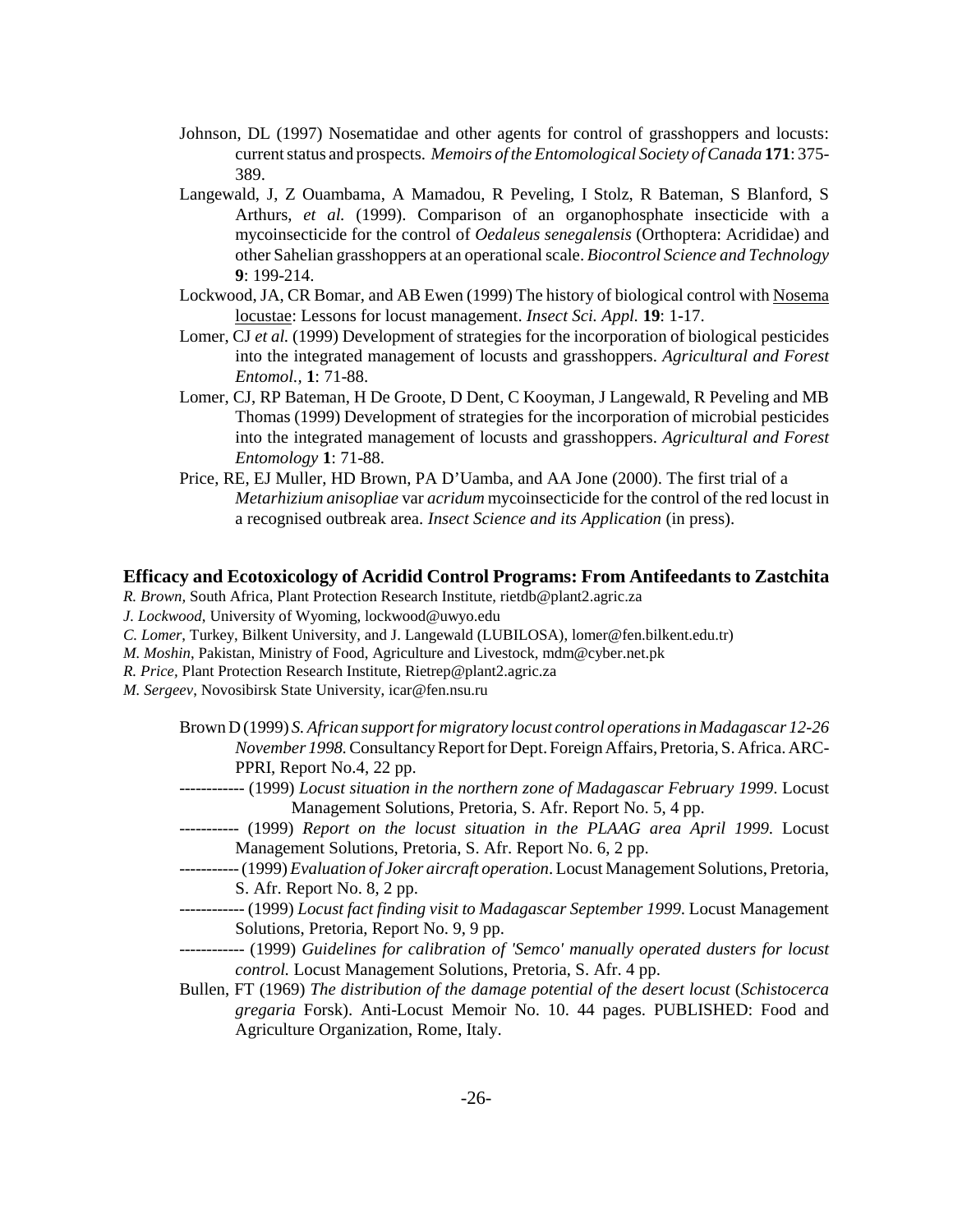- De Groote, H, S Attignon, and J Langewald (1999) Crop losses by locust in Niger: scientists' vs farmers' perceptions. *LUBILOSA Socio-economic Working Paper Series* No. 99/6. Poster paper prepared for the 1999 annual meeting of the American Agricultural Economics Association in Nashville, Tennessee, August 8-11 1999.
- Food and Agriculture Organization (1994) The Desert Locust Guidelines II. Survey. 46 pages. PUBLISHED: Food and Agriculture Organization, Rome, Italy.
- Joshi, PC. and JA Lockwood (1999) Antifeedant effect of aqueous extract of Neem (*Azadirachta indica* A. Juss) leaves on *Oxya velox* F. (Orthoptera: Acrididae). *J. Agric. Forest Entom.* (in press).
- Latchininsky, AV, JA Lockwood, and MG Sergeev (1999) Advances in grasshopper control in North American prairies. *Zastchita i Karantin Rastenii* (Plant Protection and Quarantine) **8**: 12-14.
- Lockwood, JA (2000) Area-wide pest management of locusts and grasshoppers: problems and their solutions in Africa and the United States. *Proceedings of the UN FAO and IAEA International Conference on Area-Wide Control of Insect Pests*, May 28-June 2, 1998, Malaysia (in press).
- Lockwood, JA (2000) *Do more with less using reduced agent & area treatments*. Wyoming Cooperative Extension Service, MP-95 (tri-fold brochure).
- Lockwood, JA, SP Schell, RN Foster, C Reuter, and T Rachadi (1999) Reduced agent-area treatments (RAATs) for management of rangeland grasshoppers: efficacy and economics under operational conditions. *Internat. J. Pest Manage*. **46**: 29-42.
- Lockwood, J, S Schell, S Schell, K VanDyke, and Narisu (1999) *Field tests of Dimilin® (Diflubenzuron): Optimization trials and operational evaluations of reduced agent-area treatments for control of rangeland grasshoppers*. Industry Report to Uniroyal Chemical Company, 41 pp.
- Narisu, JA Lockwood, and SP Schell (1999) A novel mark-recapture technique and its application to monitoring the direction and distance of local movements of rangeland grasshoppers (Orthoptera: Acrididae) in context of pest management. *J. Appl. Ecol.* **36**: 604-617.
- Norelius, EE and JA Lockwood (1999) The effects of standard and reduced agent-area insecticide treatments for rangeland grasshopper (Orthoptera: Acrididae) control on bird densities. *Arch. Environ. Toxicol*. **37**: 519-528.
- Peveling, R, S Attignon, J Langewald and Z Ouambama (1999) An assessment of the impact of biological and chemical grasshopper control agents on ground-dwelling arthropods in Niger, based on presence/absence sampling. *Crop Protection* **18**: 323-339.
- Price, RE and HD Brown (2000) A century of locust control in South Africa. *Proceedings of the Migrant Pests Workshop*, Pretoria, 24-26 March 1999. (in press).
- Price, RE, J Pedras, and R Randrianarivo (1999) *Evaluation of imidacloprid UL for the operational control of migratory locust swarms in Madagascar*. Consultancy report for Bayer (Pty) Ltd. PPRI report No.05:2/99.
- Sergeev, MG and IA Vanjkova (1999) *Distribution of the Italian Locust (*Calliptamus italicus *L.) in the western part of Altai Region (First results of survey - July of 1999)*. Association of Applied Acridology International and Novosibirsk State University, Novosibirsk, 1999. 3 pp.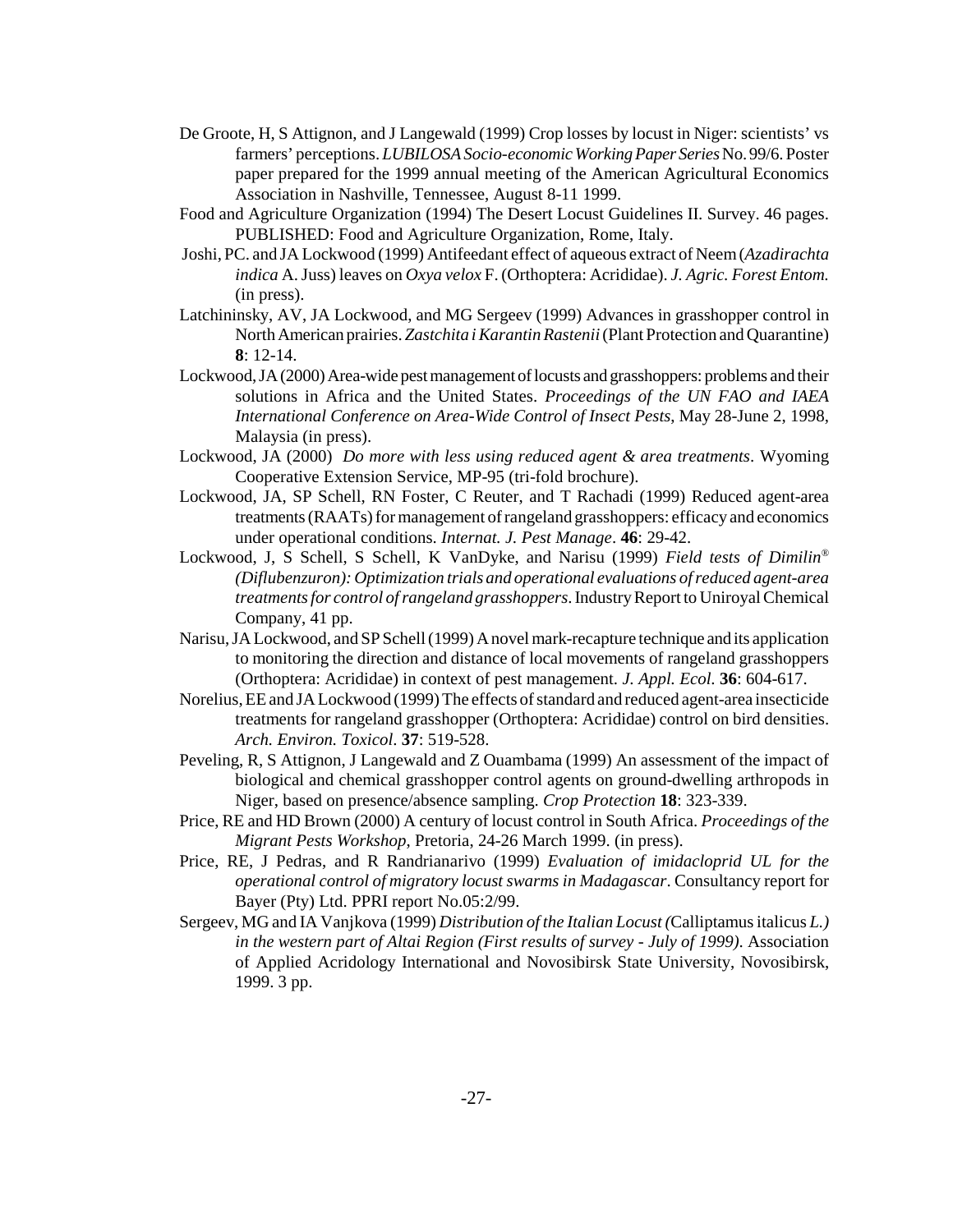# **COMMUNICATIONS: ELECTRONIC (WEBSITES, ETC.)**

### **Updates and Information from Australia**

*D. Hunter/P. Spurgin*, Australian Plague Locust Comm., David.Hunter@affa.gov.au / Peter.Spurgin@affa.gov.au

For further information on the programs, methods, and strategies used by the Australian Plague Locust Commission, visit: http://www.affa.gov.au/aplc

### **Newest Information from CABI**

*D. Moore*, United Kingdom, CABI Bioscience, d.moore@cabi.org

For further information on the research and development programs at CABI visit: http://www.CABI.ORG/Bioscience/index.htm (ihttp://www.CABI.ORG/Bioscience/index.htmà)

The LUBILOSA (Lutte Biologique contre les Locustes et Sauteriaux: biological control of locusts and grasshoppers) program has produced many publications throughout 1999. For details and reprints please contact Ms. Emma Thompson at CABI Bioscience, Silwood Park, Ascot, Berks, SL5 7TA, UK or visit: http://www.cgiar.org/iita/research/lubilosa/index.htm

### **Economics, Chemical/Biological Control and Ecotoxicology**

*C. Lomer*, Turkey, Bilkent University, and J. Langewald (LUBILOSA), lomer@fen.bilkent.edu.tr)

Various documents of potential relevance to applied acridology (*e.g*., software, sampling methods, etc.) can be found at http://www.cgiar.org/iita/research/Lubilosa/index.htm.

### **Grasshopper Ecology and Management Perspectives from the United States**

*J. Lockwood*, University of Wyoming, lockwood@uwyo.edu

The website "Grasshoppers of Wyoming and the West" includes information on biogeography, taxonomy, ecology, and management of rangeland grasshoppers. This site is also the portal to the AAAI webpage. It can be accessed via: http://www.sdvc.uwyo.edu/grasshopper/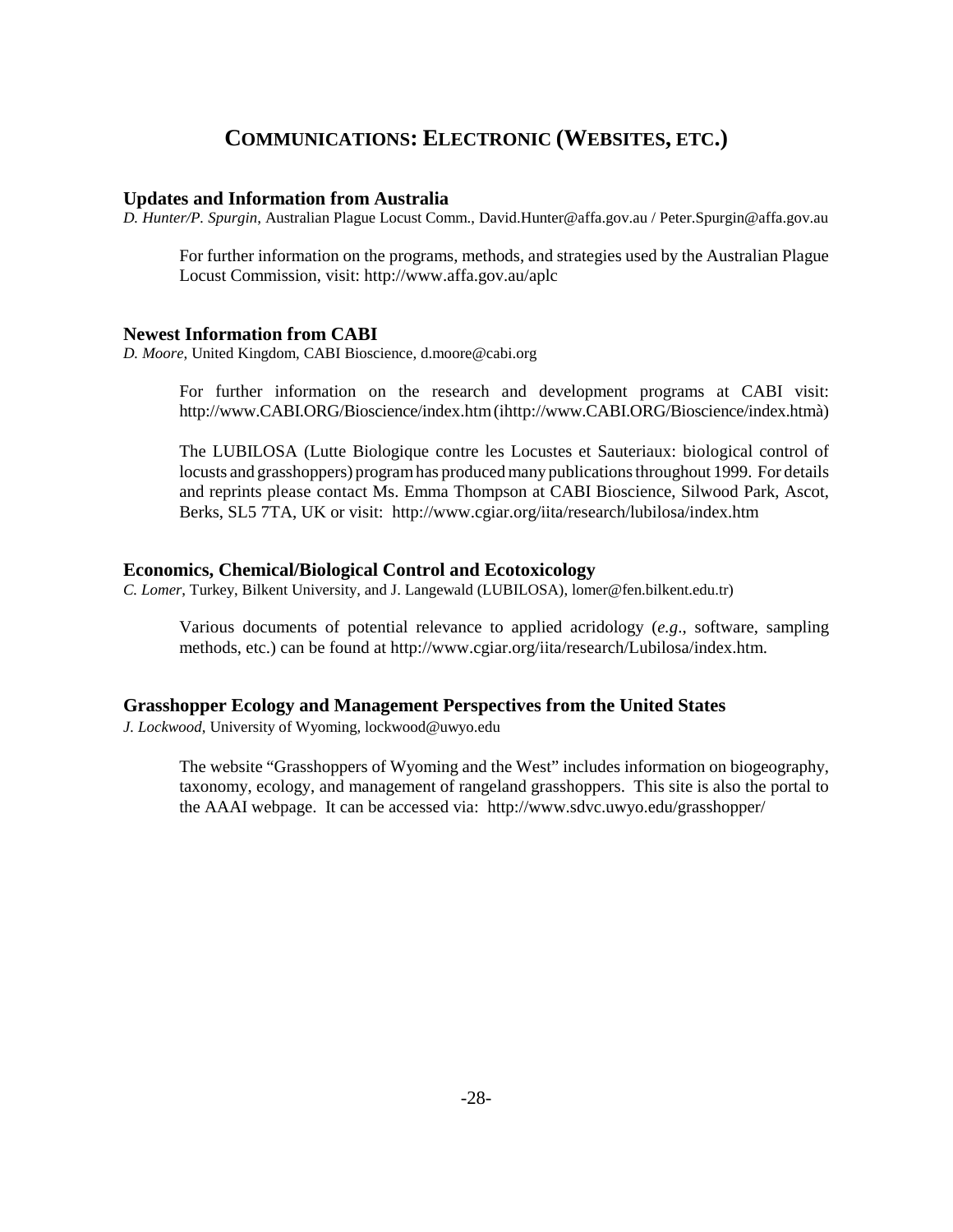# Association for Applied Acridology International

**Board of Directors**<br> **Board of Advisors (University of Wyoming)**<br> **Board of Advisors (University of Wyoming)**<br> **Board of Advisors (University of Wyoming)**<br> **Board of Advisors (University of Wyoming)** Jeffrey Lockwood USA William Gern Vice-President of Research Alexandre Latchininsky Russia/USA Steven Horn Dean, College of Agriculture Carlos Lange Argentina Michael Sergeev Russia **Associates** Dick Brown South Africa General acridology, Management Carlos Lange Argentina Biological control Chris Lomer United Kingdom/Turkey Biological control Michael Sergeev Russia Ecology, General acridology Allan Showler USA Management, Logistics Igor Sokolov Russia Ecotoxicology (non-targets) Colin Tingle United Kingdom Ecotoxicology Matthias Zweigert Germany/Africa Management, Logistics

Richard Brown South Africa Lewis Bagby Director, International Programs James Everts Netherlands/Senegal Harold Bergman Director Inst. Environ. & Nat. Res. David Hunter Australia Thomas Thurow Head, Dept. Renewable Resources

### **Partner/Participant Institutions**

Australian Plague Locust Commission **Australia** Graeme Hamilton All-Russian Institute for Plant Protection Russia Vladimir Pavliushin Centre for Agriculture and Biosciences International United Kingdom Geoff Waage Centre de Cooperation Internationale en Recherche Agronomique pour le Developpement (CIRAD) France Michel Lecoq Chinese Academy of Sciences China (pending) Gesselschaft fur Technische Zusammenarbeit Germany Matthias Zweigert International Centre for Insect Physiology and Ecology Kenya Hans Herren International Institute for Tropical Agriculture Nigeria Migeria Jurgen Langewald Kazakh Institute for Plant Protection Kazakhstan Tleu Nurmuratov (pending) Natural Resources Institute United Kingdom John Perfect Plant Protection Research Institute South Africa M. Walters United Nations FAO/LOCUSTOX Project Senegal James Everts Uzbek Institute for Plant Protection Uzbekistan Rashid Murodov

Munir Gabra Butrous Sudan Survey, Campaign management and strategies Hans Dobson United Kingdom Application techniques, Capacity building James Everts The Netherlands/Senegal Ecotoxicology, Capacity building R. Nelson Foster **ISA** USA Management, Logistics, Operations David Hunter Australia Ecology, General acridology, Management Dan Johnson Canada General acridology, Biological control Vladimir Kambulin Kazakhstan Ecology, General acridology, Management Le Kang China General acridology, Ecology and management Alexandre Latchininsky Russia/USA Ecology, General acridology, Management Michel Lecoq France France Acridid ecology, Capacity building Jeffrey Lockwood USA Ecology, Management, General acridology Bonifacio Magalhaes Brazil Brazil Biological control, Insect Pathology Mohammad Din Mohsin Pakistan Management, Logistics, Operations David Moore United Kingdom Biocontrol, Capacity building Mohamed Abdellahi Ould Babah Mauritania Survey, Campaign management and strategies Ralf Peveling Switzerland Ecotoxicology, Capacity building Roger Price South Africa General acridology, Management Peter Spurgin **Australia** Australia Management, Application techniques